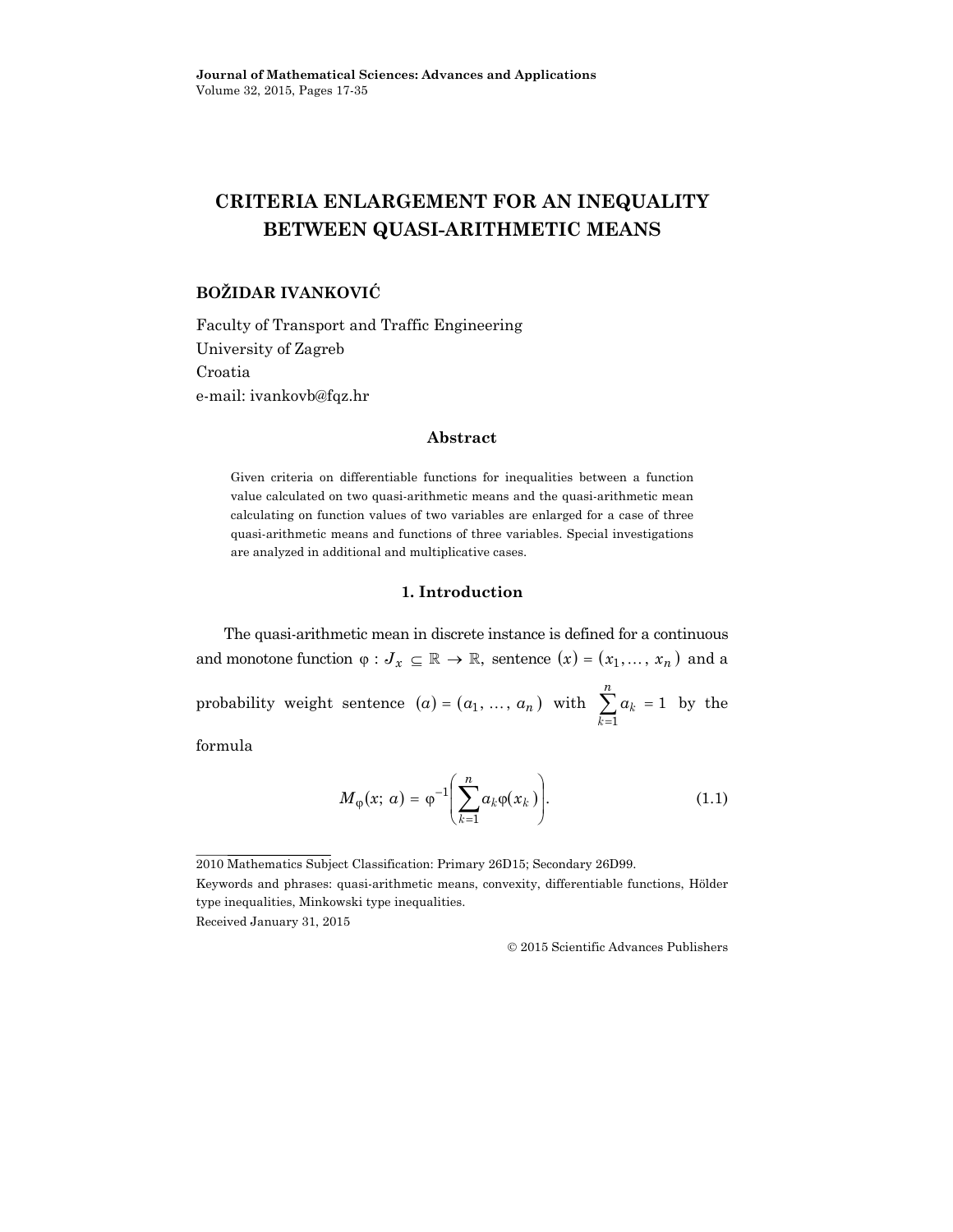For continuous and monotone functions  $\psi: J_y \to \mathbb{R}$  and  $\rho: J_z \to \mathbb{R}$  that are defined on intervals  $J_y, J_z \subseteq \mathbb{R}$ , for sentences  $(y) = (y_1, \ldots, y_n) \subset J_y$ and  $(z) = (z_1, ..., z_n) \subset J_z$ , using a function  $f: J_x \times J_y \times J_z \to \mathbb{R}$ , we will consider the inequality between three quasi-arithmetic means and quasi-arithmetic mean defined by the values of *f*(*x*, *y*, *z*):

$$
f(M_{\varphi}(x; a), M_{\psi}(y; a), M_{\rho}(z; a)) \ge M_{\chi}(f(x, y, z); a). \tag{1.2}
$$

Fundamental function required for assaying conditions is

$$
H(s, t, r) = \chi f(\varphi^{-1}(s), \varphi^{-1}(t), \varphi^{-1}(r)), \qquad (1.3)
$$

where  $s = \varphi(x)$ ,  $t = \psi(y)$ , and  $r = \rho(z)$ .

Relationship between inequality (1.2) and function (1.3) is given in the next lemma.

**Lemma 1.1.** *The inequality* (1.2) *holds in the case that function*  $H(s, r, t)$  *is concave and*  $\chi$  *increases or in the case that function*  $H(s, r, t)$  *is convex and*  $\chi$  *decreases.* 

*The opposite inequality is arising when H is convex and* χ *increases and H is concave and* χ *decreases*.

**Proof.** Suppose  $H(s, t, r)$  is concave and  $\chi$  increases. Then  $\chi^{-1}$ increases too. Concavity gives

$$
H\left(\sum_{i=1}^n a_i s_i, \sum_{i=1}^n a_i t_i, \sum_{i=1}^n a_i r_i\right) \geq \sum_{i=1}^n a_i H(s_i, t_i, r_i).
$$

Use definitions (1.3) and (1.1). Then apply  $\chi^{-1}$  on the both sides and obtain (1.2). Other cases are similarly provable.

Taylor queue, for at least twice differentiable functions, is giving a concavity characterization considering the second differential  $d^2H(ds, dt, dr)$  as a quadratic form in  $(ds, dt, dr)$ :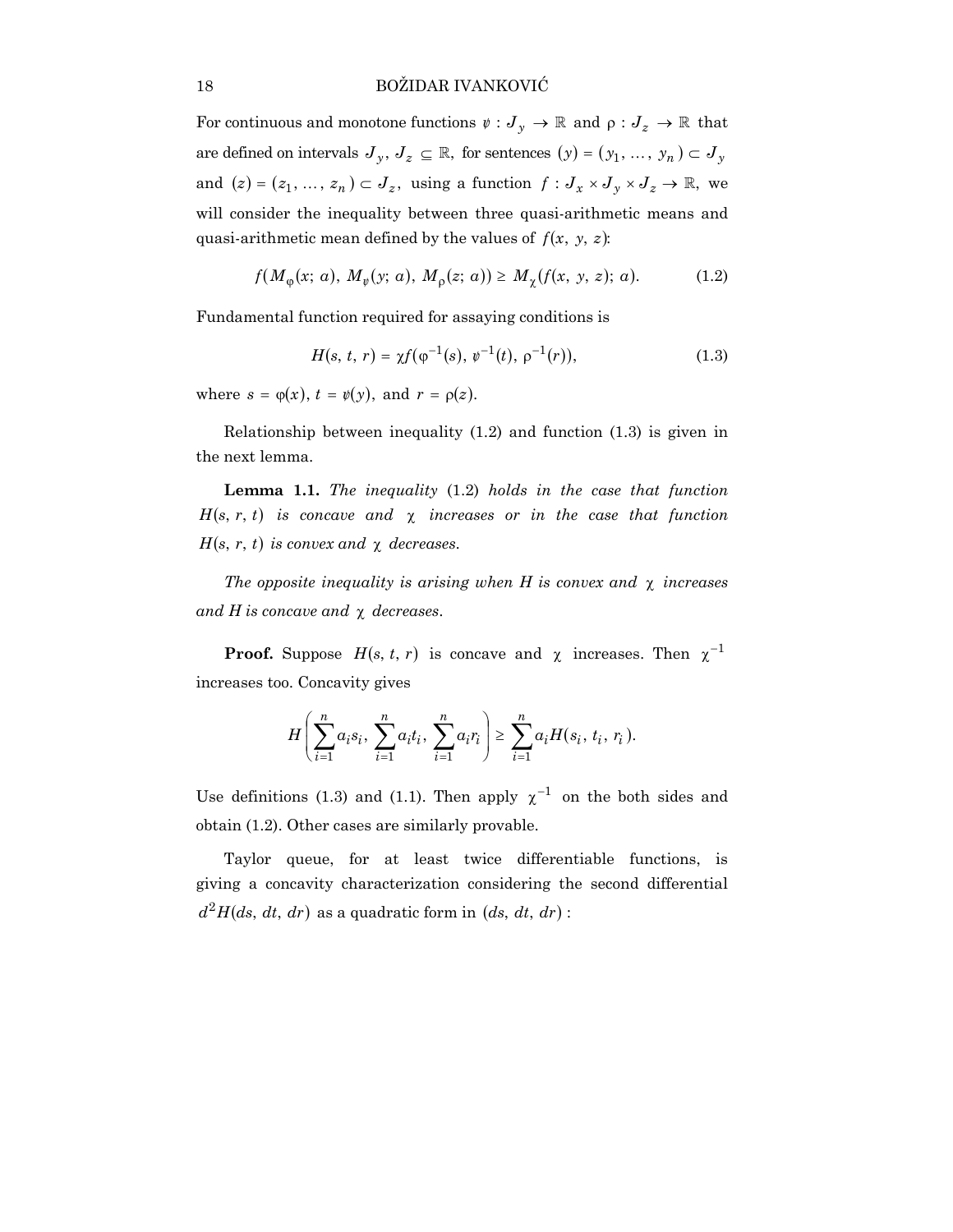$$
d2H(ds, dt, dr) = Hssds2 + Httdt2 + Hrrdr2 + 2Hstdsdt
$$

$$
+ 2Hsrdsdr + 2Hrtdrdt.
$$
(1.4)

The well-known facts are following in the next lemma.

**Lemma 1.2.** *Suppose that function defined by* (1.3) *has continuous second partial derivatives. Function*  $H(s, t, r)$  *is concave if the form* (1.4) *is negative semidefinite*. *The form* (1.4) *is negative definite if and only if*

$$
H_{ss} \leq 0,
$$
  $\begin{vmatrix} H_{ss} & H_{st} \\ H_{st} & H_{tt} \end{vmatrix} \geq 0, and$   $\begin{vmatrix} H_{ss} & H_{st} & H_{sr} \\ H_{st} & H_{tt} & H_{rt} \\ H_{rs} & H_{rt} & H_{rr} \end{vmatrix} \leq 0.$  (1.5)

*Function*  $H(s, t, r)$  *is convex if the form* (1.4) *is positive semidefinite. The form is positive semidefinite if the all determinants in* (1.5) *are greater or equal than zero*.

## **2. Additive and Multiplicative Case**

Inequality

$$
f(M_{\varphi}(x; a), M_{\psi}(y; a)) \ge M_{\chi}(f(x, y); a)
$$
 (2.1)

was investigated by Beck in [9] for additive case, where  $f(x, y) = x + y$ and multiplicative case with  $f(x, y) = xy$ . In this section, we enlarged this cases on three variables for differentiable functions considering (1.5) for (1.4).

# **2.1. Additive case**

The observed function in (1.2) is  $f(x, y, z) = x + y + z$ . Given functions are  $\varphi(x) = s$ ,  $\psi(y) = t$ ,  $\rho(z) = r$ , and  $\chi(u) = w$  with  $u = x + y + z$ . Basic research are carried out by the function (1.3) in the shape of

$$
H(s, t, r) = \chi(\varphi^{-1}(s) + \varphi^{-1}(t) + \varphi^{-1}(r)).
$$
\n(2.2)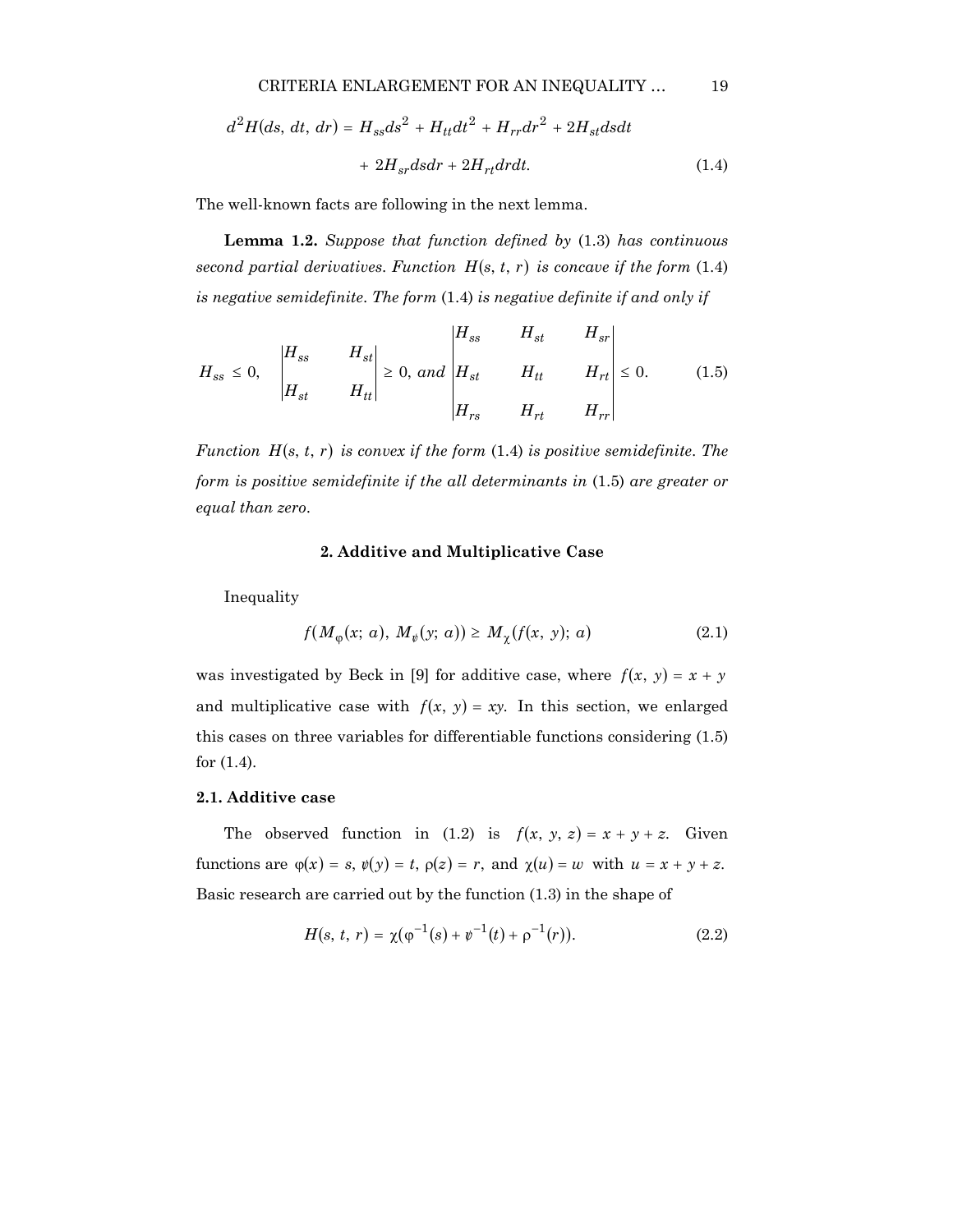Auxiliary functions introduced for shorter expressions are

$$
F_1(x) := \frac{\varphi'(x)}{\varphi''(x)}, \quad F_2(y) := \frac{\psi'(y)}{\psi''(y)}, \quad F_3(z) := \frac{\rho'(z)}{\rho''(z)}, \quad \text{and } F_4(u) := \frac{\chi'(u)}{\chi''(u)}.
$$
\n(2.3)

Appreciating (2.3), we express the next two theorems.

**Theorem 2.1.** *Suppose that the functions*  $\varphi$ ,  $\psi$ ,  $\rho$ , *and*  $\chi$  *have second derivatives and functions*  $F_i$ ,  $i = 1, 2, 3$  *from* (2.3) *are definable on the intervals*  $J_x$ ,  $J_y$ ,  $J_z$ , and  $J_u$ . For the queues  $(x) \in J_x$ ,  $(y) \in J_y$ ,  $(z) \in J_z$ , and  $(x) + (y) + (z) \in J_u$ , the inequality

$$
M_{\varphi}(x; a) + M_{\psi}(y; a) + M_{\rho}(z; a) \ge M_{\chi}(x + y + z; a),
$$
 (2.4)

*is valid if* 

(i) *all*  $F_i$ ,  $i = 1, 2, 3, 4$  *are positive and*  $F_1(x) + F_2(y) + F_3(z) \le$  $F_4(x + y + z);$ 

(ii) *or if*  $F_4$  *is negative, but*  $F_i$ ,  $i = 1, 2, 3$  *are positive.* 

*The inequality is opposite if*

(iii) *all*  $F_i$ ,  $i = 1, 2, 3, 4$  *are negative and*  $F_1(x) + F_2(y) + F_3(z) \ge$  $F_4(x + y + z);$ 

(iv) *or if*  $F_4$  *is positive, but all*  $F_i$ ,  $i = 1, 2, 3$  *are negative.* 

**Proof.** Examining the conditions (1.5) for the (1.3) in the case  $f(x, y, z) = x + y + z$ :

$$
H(s, t, r) = \chi(\varphi^{-1}(s) + \psi^{-1}(t) + \varphi^{-1}(r)).
$$
\n(2.5)

The first condition from (1.5) gives  $\frac{\partial H}{\partial r^2} = \frac{\lambda}{g'^2} \left( \frac{\lambda}{\gamma'} - \frac{\nu}{\omega'} \right) \leq 0$ , 2  $\left(\frac{\chi''}{\chi'}-\frac{\phi''}{\phi'}\right)\leq$ ſ  $\frac{\chi''}{\chi'} - \frac{\varphi''}{\varphi'}$  $rac{\partial^2 H}{\partial s^2} = \frac{\chi'}{{\varphi'}^2}$ *s*  $\frac{H}{\rho} = \frac{\chi'}{g} \left( \frac{\chi''}{l} - \frac{\phi''}{l} \right) \leq 0$ , which is

fulfilled in the terms (2.3) if and only if

$$
\chi'\left(\frac{1}{F_4} - \frac{1}{F_1}\right) \le 0. \tag{2.6}
$$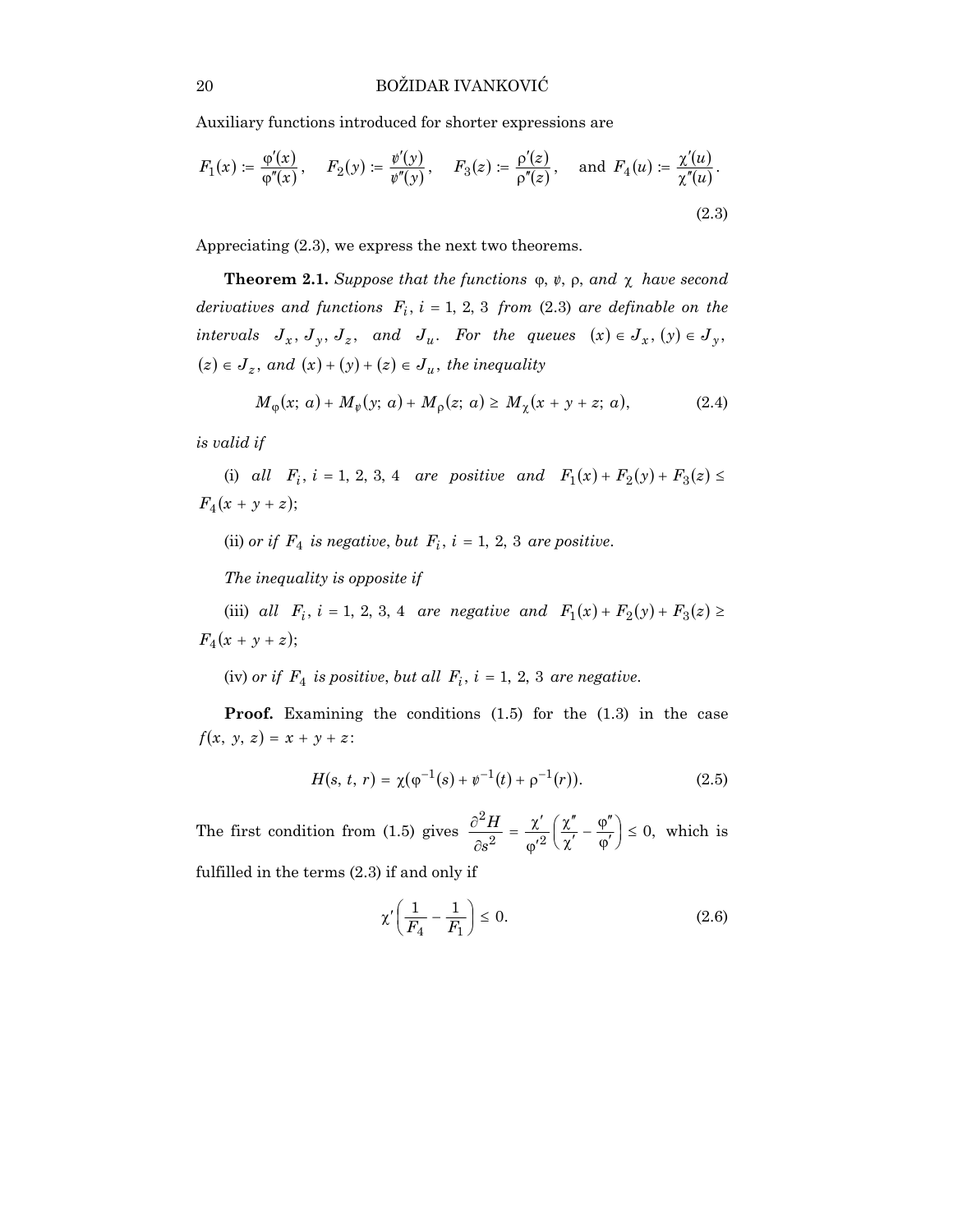Second condition, after calculating the derivatives and determinant calculation gives

$$
\frac{\chi'}{\phi'^2} \left( \frac{\chi''}{\chi'} - \frac{\phi''}{\phi'} \right) \frac{\chi'}{\psi'^2} \left( \frac{\chi''}{\chi'} - \frac{\psi''}{\psi'} \right) - \frac{\chi''^2}{\phi'^2 {\psi'}^2} \ge 0 \mid \frac{\phi'^2 {\psi'}^2}{\chi'^2}
$$

$$
\left( \frac{\chi''}{\chi'} - \frac{\phi''}{\phi'} \right) \left( \frac{\chi''}{\chi'} - \frac{\psi''}{\psi'} \right) - \frac{\chi''^2}{\chi'^2} \ge 0,
$$

which is fulfilled in the terms (2.3) if and only if

$$
\frac{1}{F_1} \frac{1}{F_2} - \frac{1}{F_4} \frac{1}{F_1} - \frac{1}{F_4} \frac{1}{F_2} \ge 0.
$$
 (2.7)

Third condition in additive case after derivatives is

$$
\begin{array}{|c|c|} \hline \chi' \\ \hline \phi'^2 \left( \frac{\chi''}{\chi'} - \frac{\phi''}{\phi'} \right) & \frac{\chi''}{\psi' \phi'} & \frac{\chi''}{\phi' \rho'} \\ \hline \frac{\chi''}{\psi' \phi'} & \frac{\chi'}{\psi'^2} \left( \frac{\chi''}{\chi'} - \frac{\psi''}{\psi'} \right) & \frac{\chi''}{\psi' \rho'} \\ \hline \frac{\chi''}{\phi' \rho'} & \frac{\chi''}{\psi' \rho'} & \frac{\chi'}{\rho'^2} \left( \frac{\chi''}{\chi'} - \frac{\rho''}{\rho'} \right) \\ \hline \end{array} \leq 0.
$$

Elementary transformations and extractions gives

$$
\frac{{\chi'}^3}{\rho'{}^2{ \psi'}^2 { \phi'}^2}\cdot\left[\frac{{\chi}''}{\chi'}\frac{\psi''}{\psi'}\frac{\rho''}{\rho'}+\frac{\chi''}{\chi'}\frac{\phi''}{\phi'}\frac{\rho''}{\rho'}+\frac{\chi''}{\chi'}\frac{\psi''}{\psi'}\frac{\phi''}{\phi'}-\frac{\phi''}{\phi'}\frac{\psi''}{\psi'}\frac{\rho''}{\rho'}\right]\leq\,0.
$$

Condition in the terms of (2.3) is

$$
\chi'^3 \left( \frac{1}{F_4} \frac{1}{F_2} \frac{1}{F_3} + \frac{1}{F_4} \frac{1}{F_1} \frac{1}{F_3} + \frac{1}{F_4} \frac{1}{F_2} \frac{1}{F_1} - \frac{1}{F_1} \frac{1}{F_2} \frac{1}{F_3} \right) \le 0. \tag{2.8}
$$

According to the Lemma 1.1, the inequality (2.4) holds if  $\chi' > 0$  and *H* in (2.5) is concave. It is fulfilled when (i) or (ii) appears. If  $\chi' < 0$ , then *H* must be convex. It is fulfilled again when (i) or (ii) appears, because all inequalities in (2.6), (2.7), and (2.8) must be greater than zero.

The proof of the opposite is similar, so it is wasted to reader.  $\Box$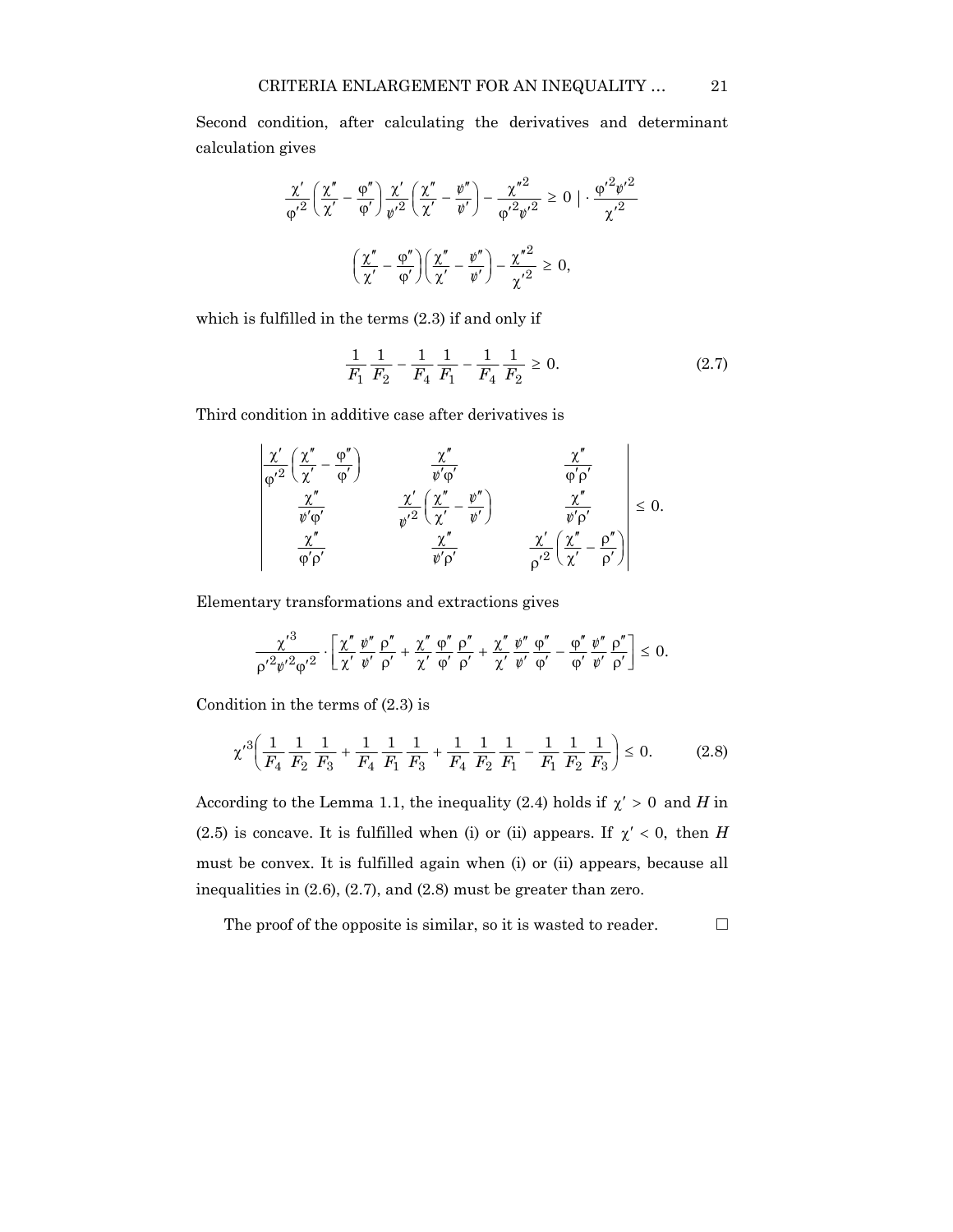#### **2.2. Multiplicative case**

Enlargement on three variables in multiplicative case needs  $f(x, y, z) = xyz$  in (1.2) and now  $\chi(u) = w$  with  $u = xyz$ . Basic research are carried out by the function (1.3) in the shape of

$$
H(s, t, r) = \chi(\varphi^{-1}(s) \cdot \varphi^{-1}(t) \cdot \varphi^{-1}(r)).
$$
\n(2.9)

Suitable auxiliary functions are

$$
D_1(x) = \frac{\varphi'(x)}{\varphi'(x) + x\varphi''(x)}; \ D_2(y) = \frac{\psi'(y)}{\psi'(y) + y\psi''(y)}; \ D_3(z) = \frac{\rho'(z)}{\rho'(z) + z\rho''(z)};
$$

and 
$$
D_4(u) = \frac{\chi'(u)}{\chi'(u) + u\chi''(u)}
$$
. (2.10)

Inequality is based on concavity or convexity of the function (2.9).

**Theorem 2.2.** *Suppose that x*, *y*, *z are positive and suppose that*  $\varphi$ ,  $\varphi$ ,  $\rho$ , *and*  $\chi$  *have up to second derivatives such that*  $D_i$  *from* (2.10) *are definable*. *Then the inequality*

$$
M_{\varphi}(x; a) \cdot M_{\psi}(y; a) \cdot M_{\rho}(z; a) \ge M_{\chi}(xyz; a)
$$
\n(2.11)

*holds if* 

(i) *all*  $D_i$ ,  $i = 1, 2, 3, 4$  *are positive and*  $D_4(xyz) \ge D_1(x) + D_2(y) + D_3(y)$  $D_3(z);$ 

(ii) *or if*  $D_4$  *is negative, but all*  $D_i$ *, i* = 1*,* 2*,* 3 *are positive.* 

*The inequality is opposite if*

(iii) *if all*  $D_i$ , *i* = 1, 2, 3, 4 *are negative and*  $D_4(xyz) \le D_1(x) + D_2(y)$  $+ D_3(z);$ 

(iv) *or if*  $D_4$  *is positive, but all*  $D_i$ ,  $i = 1, 2, 3$  *are negative.* 

**Proof.** The first condition from (1.5), accepting the (2.10) is

$$
\frac{\partial^2 H}{\partial s^2} = \frac{yz\chi'}{x\varphi'^2} \left( xyz \frac{\chi''}{\chi'} - x \frac{\varphi''}{\varphi'} \right) = \frac{yz\chi'}{x\varphi'^2} \left( \frac{1}{D_4} - \frac{1}{D_1} \right) \le 0.
$$
 (2.12)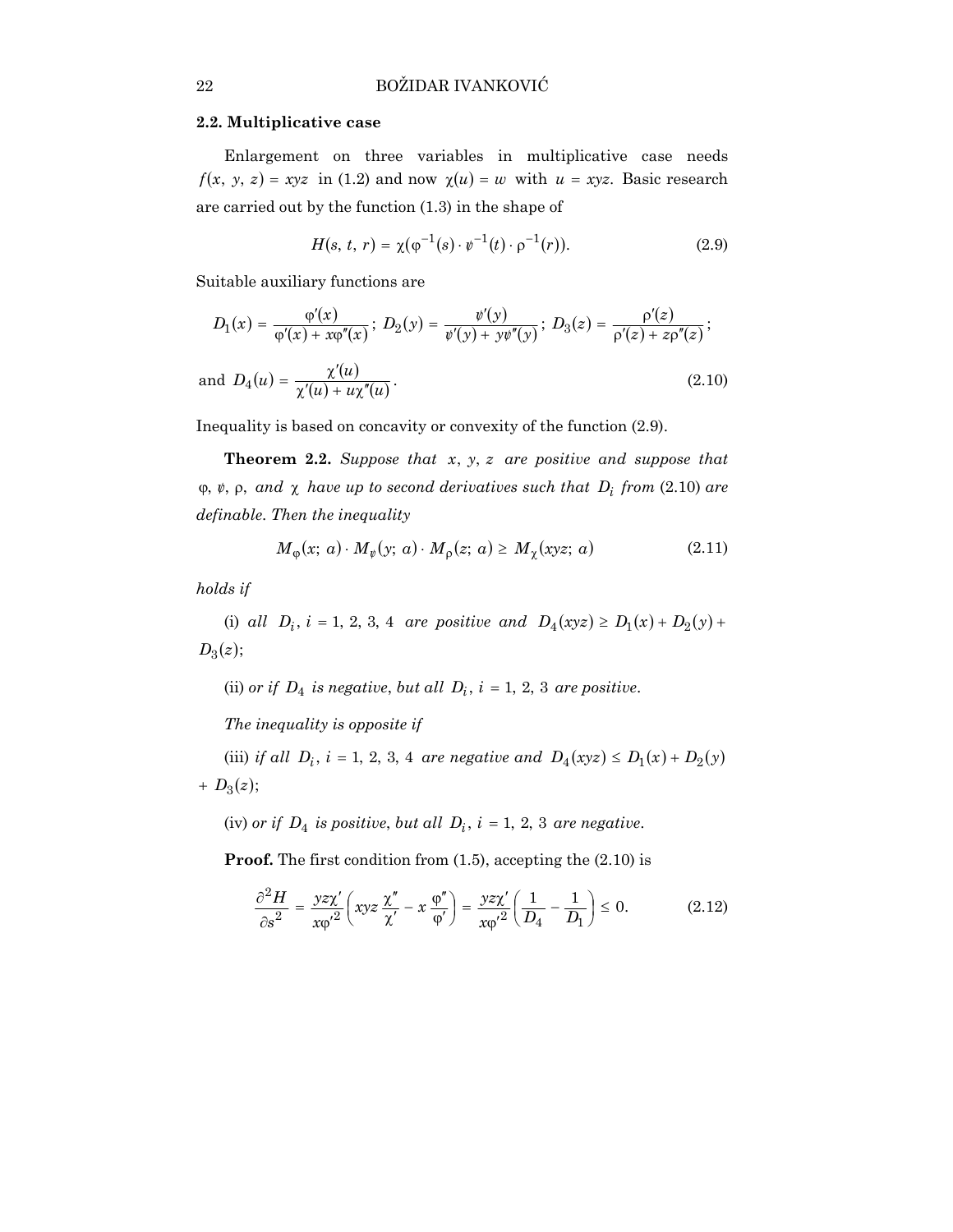Second condition is positive determinant

$$
\begin{vmatrix} \frac{yz\chi'}{x\varphi'^2} \left( \frac{1}{D_4} - \frac{1}{D_1} \right) & \frac{z\chi'}{\varphi'\varphi'} \frac{1}{D_4} \\ \frac{z\chi'}{\varphi'\varphi'} \frac{1}{D_4} & \frac{xz\chi'}{y{\varphi'}^2} \left( \frac{1}{D_4} - \frac{1}{D_2} \right) \end{vmatrix} \ge 0,
$$

equivalent with

$$
\frac{1}{D_1} \frac{1}{D_2} - \frac{1}{D_1} \frac{1}{D_4} - \frac{1}{D_2} \frac{1}{D_4} \ge 0.
$$
 (2.13)

Third condition in the terms of (2.10) is

$$
\begin{vmatrix} \frac{yz\chi'}{x\varphi'^2} \left( \frac{1}{D_4} - \frac{1}{D_1} \right) & \frac{z\chi'}{\varphi' \varphi'} \frac{1}{D_4} & \frac{y\chi'}{\varphi' \varphi'} \frac{1}{D_4} \\ \frac{z\chi'}{\varphi' \varphi'} \frac{1}{D_4} & \frac{xz\chi'}{y\varphi'^2} \left( \frac{1}{D_4} - \frac{1}{D_2} \right) & \frac{x\chi'}{\varphi' \varphi'} \frac{1}{D_4} \\ \frac{y\chi'}{\varphi' \varphi'} \frac{1}{D_4} & \frac{x\chi'}{\varphi' \varphi'} \frac{1}{D_4} & \frac{x y \chi'}{z\varphi'^2} \left( \frac{1}{D_4} - \frac{1}{D_3} \right) \end{vmatrix} \leq 0.
$$

Extractions and elementary transformations simplify the determinant obtaining the condition

$$
\chi^3 \cdot \begin{vmatrix} \frac{1}{D_4} - \frac{1}{D_1} & \frac{1}{D_4} & \frac{1}{D_4} \\ \frac{1}{D_1} & -\frac{1}{D_2} & 0 \\ \frac{1}{D_1} & 0 & -\frac{1}{D_3} \end{vmatrix} \le 0,
$$

equivalent with

$$
\chi'^3 \left( \frac{1}{D_4} \frac{1}{D_2} \frac{1}{D_3} + \frac{1}{D_4} \frac{1}{D_1} \frac{1}{D_3} + \frac{1}{D_4} \frac{1}{D_2} \frac{1}{D_1} - \frac{1}{D_1} \frac{1}{D_2} \frac{1}{D_3} \right) \le 0. \quad (2.14)
$$

Discussions is analogue with discussion obtained in the proof of Theorem 2.1, so it is left to reader.  $\Box$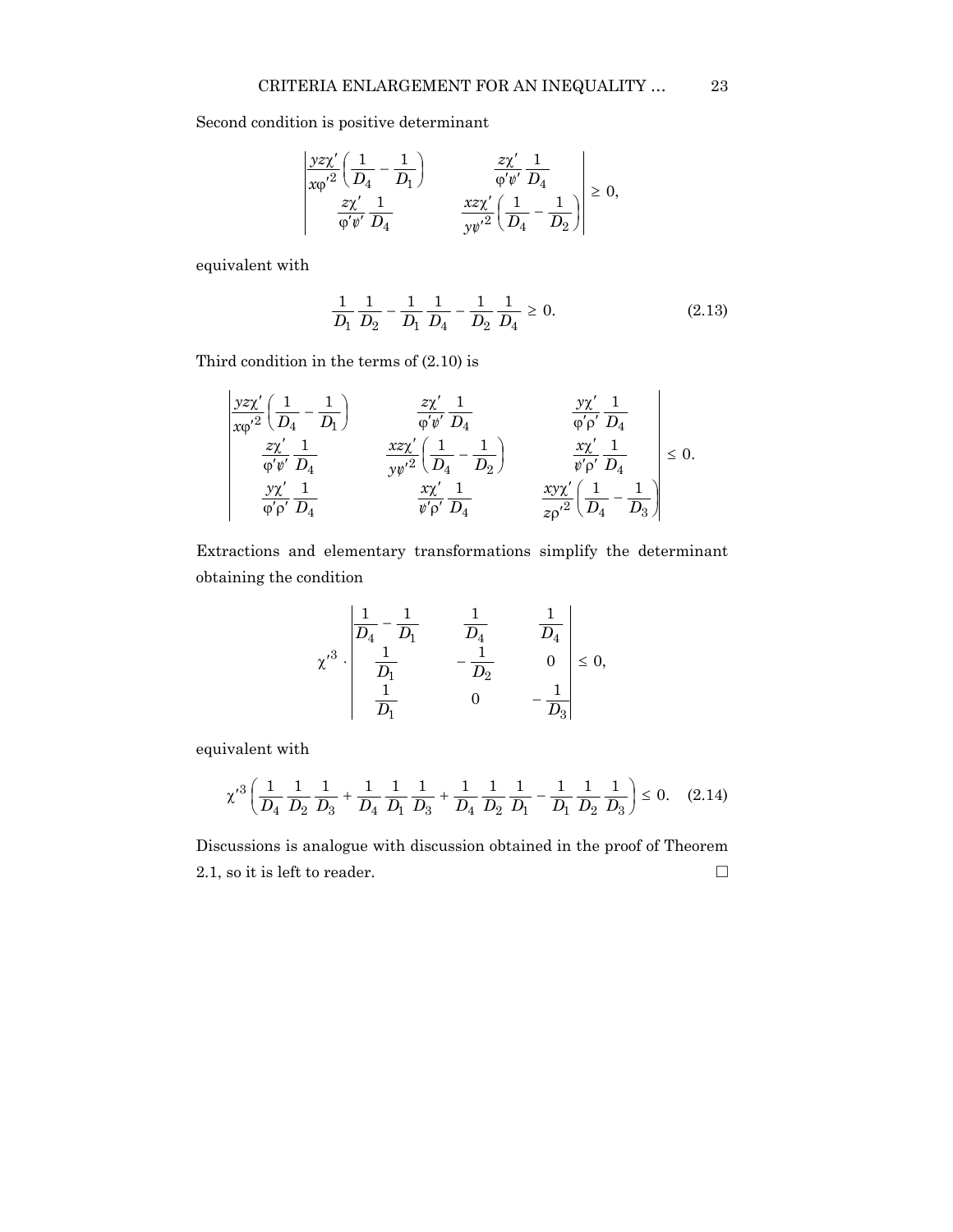# 24 BOŽIDAR IVANKOVIĆ

#### **3. Applications**

Ordinary well-known Minkowski and Hölder inequality from [1] now is going to be generalized and enlarged.

## **3.1. Generalized Minkowski inequality**

Well-known inequality now is generalized and enlarged for the case of three variables and for different potential means. For the inequality

$$
\left(\sum_{i=1}^{n} a_i x_i^{\mu}\right)^{\frac{1}{\mu}} + \left(\sum_{i=1}^{n} a_i y_i^{\nu}\right)^{\frac{1}{\nu}} + \left(\sum_{i=1}^{n} a_i z_i^{\eta}\right)^{\frac{1}{\eta}} \ge \left(\sum_{i=1}^{n} a_i (x_i + y_i + z_i)^{\lambda}\right)^{\frac{1}{\lambda}}, (3.1)
$$

four auxiliary functions are appearing according to the (2.3)

$$
F_1(x) = \frac{x}{\mu - 1}
$$
,  $F_2(y) = \frac{y}{\nu - 1}$ ,  $F_3(z) = \frac{z}{\eta - 1}$ , and  $F_4(x + y + z) = \frac{x + y + z}{\lambda - 1}$ .

The inequality (3.1) holds if  $\lambda < 1$  and  $\mu$ ,  $\nu$ ,  $\eta > 1$ . If all  $\mu$ ,  $\nu$ ,  $\eta$ ,  $\lambda > 1$ , the (3.1) holds if

$$
\frac{x+y+z}{\lambda - 1} \ge \frac{x}{\mu - 1} + \frac{y}{\nu - 1} + \frac{z}{\eta - 1}.
$$
 (3.2)

The inequality (3.2) holds, if one of the following is fulfilled:

- $\bullet$  when  $\mu$ ,  $\nu$ ,  $\eta > \lambda > 1$  for every positive *x*, *y*, *z*;
- when  $\nu$ ,  $\eta > \lambda > \mu > 1$ , under the condition by the components

$$
0 < x \leq \frac{\mu-1}{\lambda-\mu} \bigg( \frac{\nu-\lambda}{\nu-1} y + \frac{\eta-\lambda}{\eta-1} z \bigg);
$$

• when  $\mu > \lambda > \nu$ ,  $\eta > 1$ , under the condition by the components

$$
x \geq \frac{\mu-1}{\mu-\lambda} \left( \frac{\lambda-\nu}{\nu-1} y + \frac{\lambda-\eta}{\eta-1} z \right) > 0.
$$

The inequality in (3.1) is opposite if  $\lambda > 1$  and  $\mu$ ,  $\nu$ ,  $\eta < 1$ . If all  $\mu$ ,  $\nu$ ,  $\eta$ ,  $\lambda$  < 1, the opposite inequality in (3.1) holds, if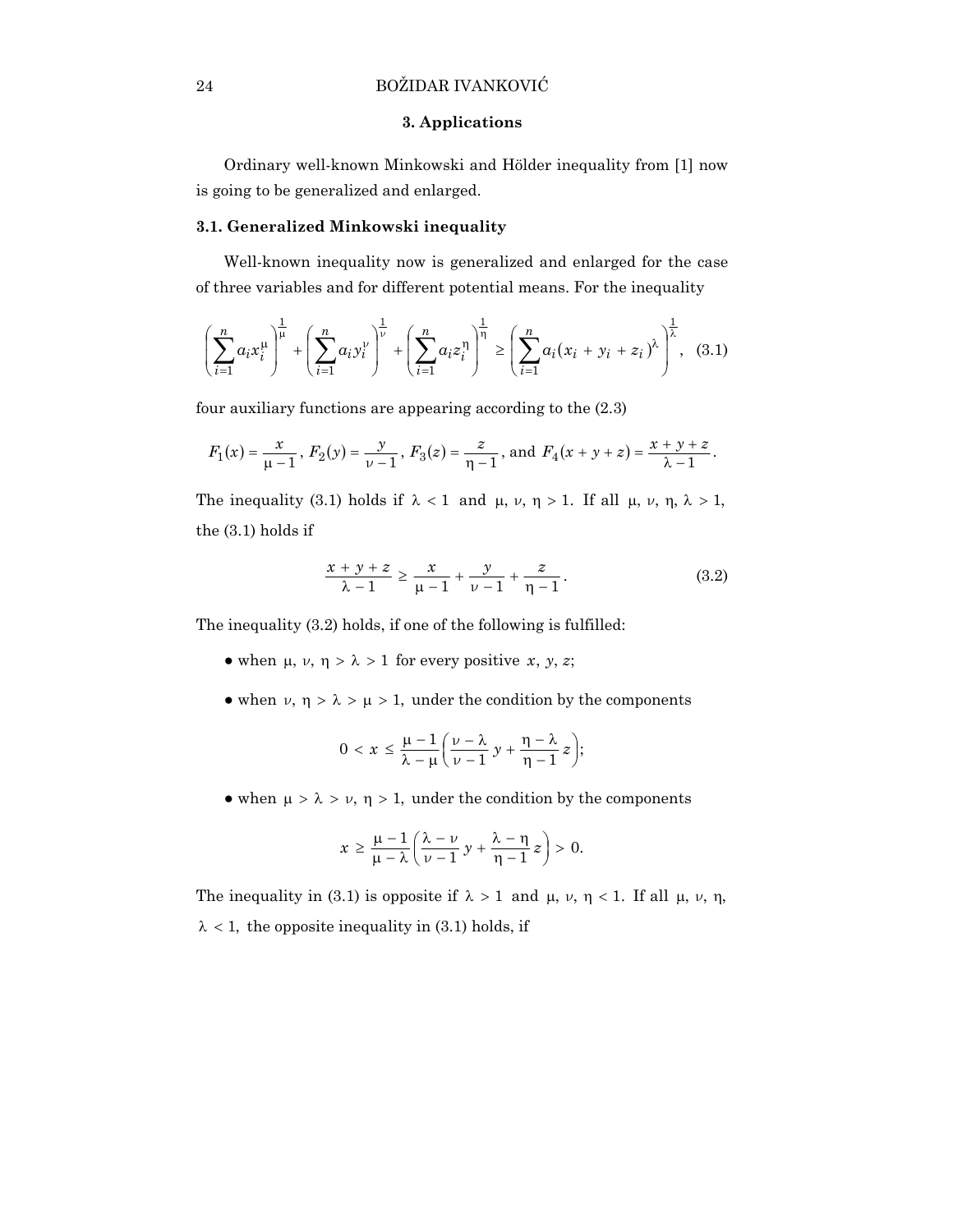$$
\frac{x+y+z}{\lambda - 1} \le \frac{x}{\mu - 1} + \frac{y}{\nu - 1} + \frac{z}{\eta - 1}.
$$
 (3.3)

The inequality (3.3) holds, if one of the following is fulfilled:

- $\bullet$  when  $\mu$ ,  $\nu$ ,  $\eta$  <  $\lambda$  for every positive *x*, *y*, *z*;
- when  $\nu$ ,  $\eta < \lambda < \mu < 1$ , under the condition by the components

$$
0 < x \leq \frac{1-\mu}{\mu-\lambda} \bigg( \frac{\lambda-\nu}{1-\nu} y + \frac{\lambda-\eta}{1-\eta} z \bigg);
$$

• when  $\mu < \lambda < \nu$ ,  $\eta < 1$ , under the condition by the components

$$
x \geq \frac{1-\mu}{\lambda-\mu} \bigg( \frac{\nu-\lambda}{1-\nu} y + \frac{\eta-\lambda}{1-\eta} z \bigg) > 0.
$$

#### **3.2. Generalized Hölder inequality**

An enlargement of generalization given in [9] is presented as the inequality

$$
\left(\sum_{i=1}^n a_i x_i^{\mu}\right)^{\frac{1}{\mu}} \cdot \left(\sum_{i=1}^n a_i y_i^{\nu}\right)^{\frac{1}{\nu}} \cdot \left(\sum_{i=1}^n a_i z_i^{\eta}\right)^{\frac{1}{\eta}} \ge \left(\sum_{i=1}^n a_i (x_i y_i z_i)\right)^{\frac{1}{\lambda}}.\tag{3.4}
$$

The suitable auxiliary functions are now constants with given exponets as their values  $D_1(x) = \frac{1}{\mu}$ ,  $D_2(y) = \frac{1}{\nu}$ ,  $D_3(z) = \frac{1}{\eta}$ , and  $D_4(xyz) = \frac{1}{\lambda}$ .

The inequality (3.4) holds if  $\lambda < 0$  and  $\mu$ ,  $\nu$ ,  $\eta > 0$ . If  $\mu$ ,  $\nu$ ,  $\eta$ ,  $\lambda > 0$ , then the (3.4) holds if

$$
\frac{1}{\lambda}\geq \frac{1}{\mu}+\frac{1}{\nu}+\frac{1}{\eta}\,.
$$

The inequality in (3.4) is opposite when  $\lambda > 0$  and  $\mu$ ,  $\nu$ ,  $\eta < 0$ . If µ, ν, η, λ < 0 and

$$
\frac{1}{\lambda}\leq \frac{1}{\mu}+\frac{1}{\nu}+\frac{1}{\eta}\,,
$$

the inequality in (3.4) is opposite too.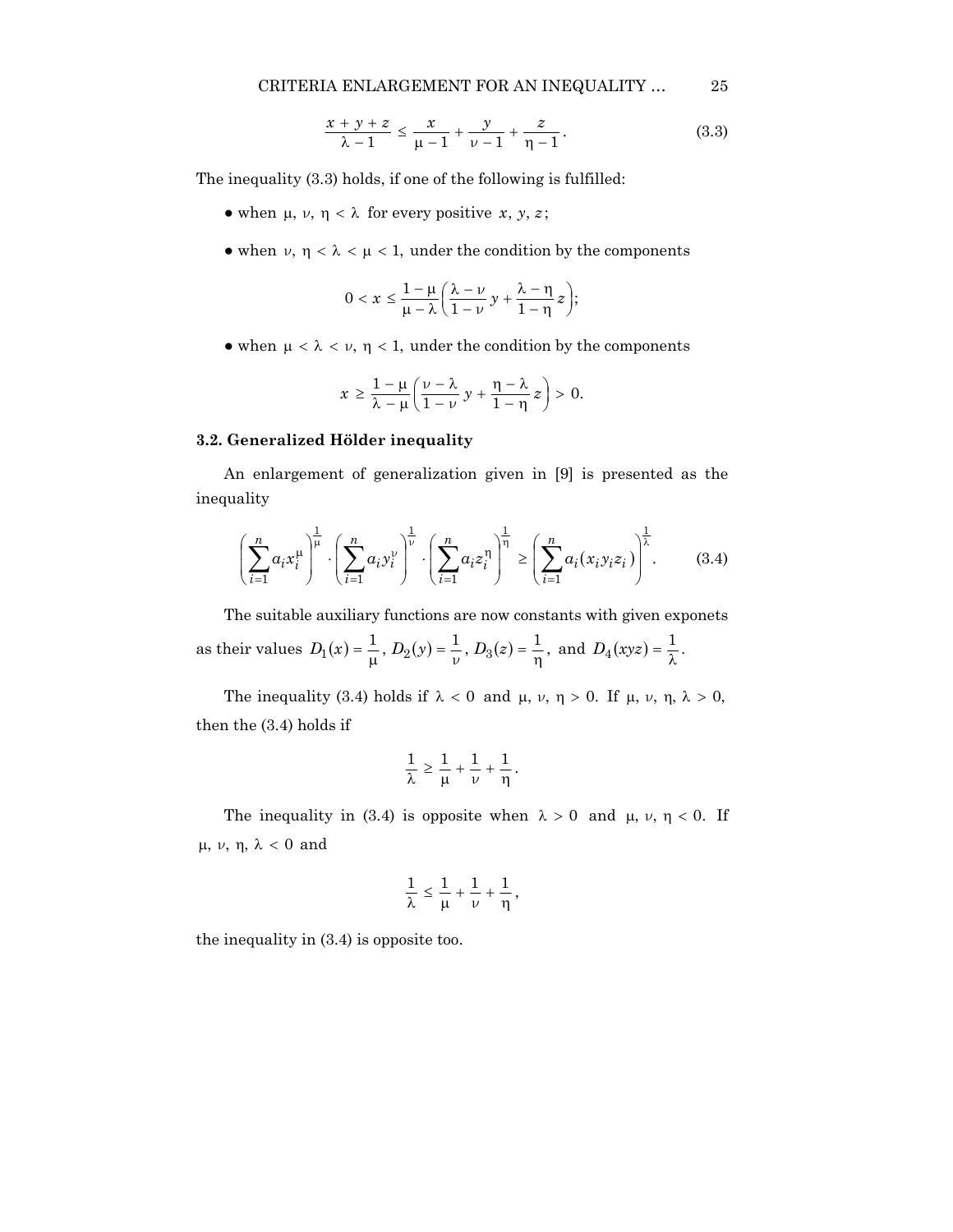#### **4. Comparison the Generalized Quasi-Arithmetic Means**

For a non-empty set  $\Omega$ , the set of real-valued functions,  $\mathcal{L} = \{x, x :$  $\Omega \to \mathbb{R}$ , constitutes a linear space. A linear functional  $A : \mathcal{L} \to \mathbb{R}$  is entitled as positive if  $A(x)$  is positive when  $x \in \mathcal{L}$  is getting positive values. A positive linear functional is entitled as linear mean if  $A(e) = 1$ whenever  $e : \Omega \to \{1\}.$ 

For a real-valued function  $\varphi$  and a positive (weight) function  $a \in \mathcal{L}$ , the generalized quasi-arithmetic mean

$$
M_{\varphi}(x, a; A) \coloneqq \varphi^{-1}\bigg(\frac{A(a\varphi(x))}{A(a)}\bigg),\tag{4.1}
$$

is well defined if  $\varphi(x) \in \mathcal{L}$  and if  $\varphi$  is continuous and strictly monotone on the real-number interval  $J_x$  with  $x(\Omega) \subseteq J_x$ . Obligatory  $A(a) \neq 0$ .

Note that definition (1.1) is a special case of (4.1) for  $\Omega = \{1, 2, ..., n\}$ ,

$$
x(\omega) = x_{\omega} \in J_x, J_x \subseteq \mathbb{R}, \varphi : J_x \to \mathbb{R}, a(\omega) = a_{\omega} \ge 0, \text{ with } \sum_{\omega=1}^n a_{\omega} = 1
$$
  
and  $A(a) = \sum_{\omega \in \Omega} a(\omega).$ 

**Lemma 4.1.** *Suppose that*  $\varphi, \psi, \rho$  *and*  $\chi$  *are continuous, strictly monotone real functions defined on the real intervals*  $J_x$ ,  $J_y$ ,  $J_z$ , and  $J_u$ . From (1.2), the inequality

$$
\chi(f(M_{\varphi}(x; a), M_{\psi}(y; a), M_{\rho}(z; a))) - \chi(M_{\chi}(f(x, y, z); a)) \ge 0, \quad (4.2)
$$

*holds if the function H defined by* (1.3) *is concave and*  $\chi$  *increases or if H is convex and*  $\chi$  *decreases. The values are well defined for*  $y, z \in \mathcal{L}$  *if*  $y(\Omega) \subseteq J_y$ ,  $z(\Omega) \subseteq J_z$  and if  $f: J_x \times J_y \times J_z \to J_u$ . The inequality is *opposite if H is convex and* χ *increases or if the H is concave and H decreases*.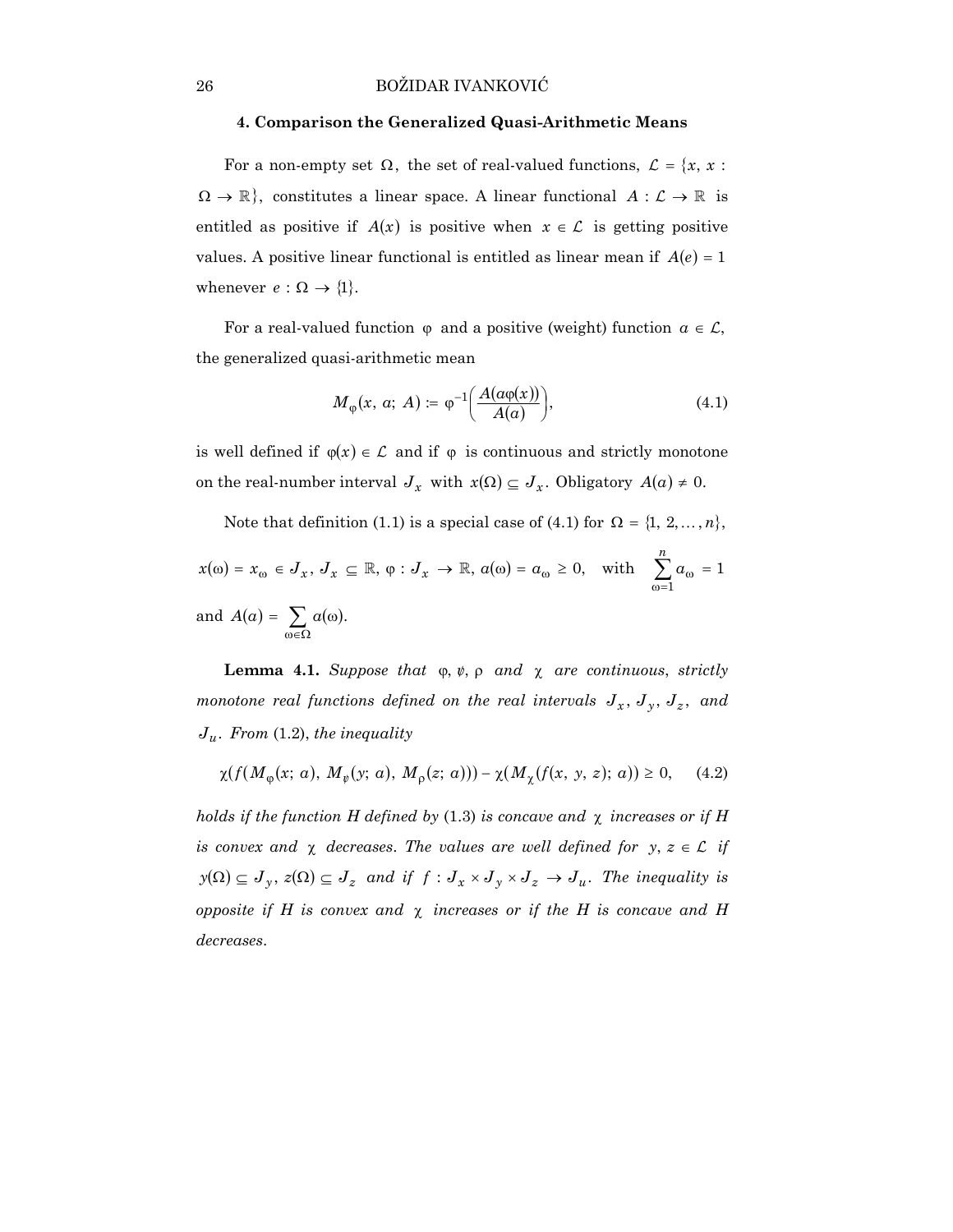**Proof.** Analogue to the proof of Lemma 1.1.

On the left side in (4.2) is a difference that can be observed in dependence of non-negative function  $a \in \mathcal{L}$ . In [4], the authors considered relationship between two differences that arise by nonnegative (weight) functions  $a, b \in \mathcal{L}$ . The next proposition is a corollary of the general Theorem 3.2 in [4]. The proof is given in spite of easier understanding.

**Proposition 4.1.** *Take the values and functions from Lemma* 4.1 *and assume that A is a linear, positive functional on* L. *Suppose that for the two given non-negative functions*  $a, b \in \mathcal{L}$  *there exist constants m, M*  $such that Mb(\omega) - a(\omega) \geq 0 \text{ and } a(\omega) - mb(\omega) \geq 0 \text{ hold for every } w \in \Omega.$ *If the function H defined by* (1.3) *is concave*, *then*

 $MA(b) \cdot [\chi(f(M_{\phi}(x, b; A), M_{\psi}(y, b; A), M_{\phi}(z, b; A))) - \chi(M_{\gamma}(f(x, y, z), b; A))]$  $\geq A(a) \cdot [\chi(f(M_{0}(x, a; A), M_{\psi}(y, a; A), M_{0}(z, a; A))) - \chi(M_{\gamma}(f(x, y, z), a; A))]$  $\geq m(A(b) \cdot [\chi(f(M_{\alpha}(x, b; A), M_{\psi}(y, b; A), M_{\alpha}(z, b; A))) - \chi(M_{\gamma}(f(x, y, z), b; A))].$ 

#### (4.3)

#### *The inequalities are reversed whether if the function H is convex*.

**Proof.** For any non-negative  $a \in \mathcal{L}$ , a positive linear functional  $(ax)$  $A(a)$  $x \mapsto \frac{A(ax)}{A(x)}$  is a linear mean on L if  $A(a) \neq 0$ . Jessen's and McShane's generalizations of the Jensen's inequality (see [1, p. 48-49]), for a concave function *H*, gives  $A(bH(s, t, r)) \le A(b)H\left(\frac{A(bs)}{A(b)}\right)$  $(bt)$  $(b)$  $(x, t, r) \leq A(b)H\left(\frac{A(bs)}{A(b)}, \frac{A(bt)}{A(b)}, \frac{A(br)}{A(b)}\right).$ *A b A bt*  $A(bH(s, t, r)) \leq A(b)H\left(\frac{A(bs)}{A(b)}, \frac{A(bt)}{A(b)}, \frac{A(br)}{A(b)}\right).$  By shortcut  $T = (s, t, r)$  and  $A(bT) = (A(bs), A(bt), A(br)$ , we use concavity of *H*. Note that only *m* and *M* are constants here and assume all denominators differ from zero.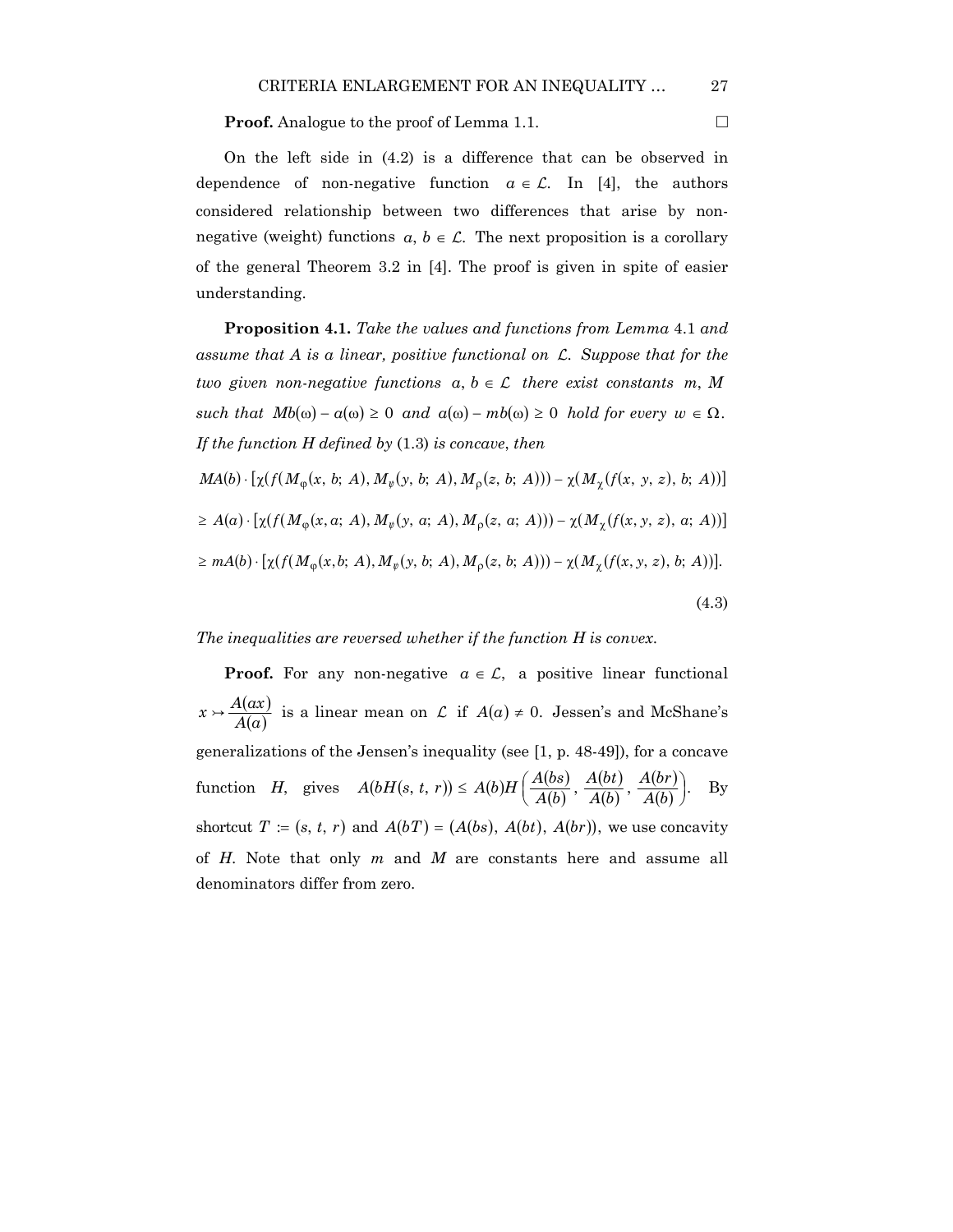28 BOŽIDAR IVANKOVIĆ

$$
MA(bH(T)) - A(aH(T)) + A(a)H\left(\frac{A(aT)}{A(a)}\right)
$$
  
\n
$$
\leq A(Mb - a)H\left(\frac{A(MbT - aT)}{A(Mb - a)}\right) + A(a)H\left(\frac{A(aT)}{A(a)}\right)
$$
(4.4)  
\n
$$
\leq MA(b)H\left(\frac{MA(bT) - A(aT)}{MA(b)} + \frac{A(aT)}{MA(b)}\right) = MA(b)H\left(\frac{A(bT)}{A(b)}\right).
$$
(4.5)

Further steps are based on definitions (1.3) and (4.1), because

$$
A(aH(T)) - A(a)H\left(\frac{A(aT)}{A(a)}\right)
$$
  
=  $A(a)\left[\frac{A(\alpha x f(x, y, z))}{A(a)} - x f\left(\varphi^{-1}\left(\frac{A(as)}{A(a)}\right), \varphi^{-1}\left(\frac{A(at)}{A(a)}\right), \varphi^{-1}\left(\frac{A(ar)}{A(a)}\right)\right]\right]$   
=  $A(a)\left[\chi\chi^{-1}\left(\frac{A(\alpha x f(x, y, z))}{A(a)}\right) - \chi\left(\varphi^{-1}\left(\frac{A(\alpha \varphi(x))}{A(a)}\right), \varphi^{-1}\left(\frac{A(\alpha \psi(y))}{A(a)}\right), \varphi^{-1}\left(\frac{A(\alpha \varphi(x))}{A(a)}\right)\right)\right].$   
Extend  $A(bH(T)) - A(b)H\left(\frac{A(bT)}{A(b)}\right)$  in similarly manner, multiply (4.4)

and (4.5) by  $(-1)$  and (4.3) will be obtained.

In the next two corollaries, the extensions of the multiplicative type inequality and the additive type inequality investigating in [9] and [4] are given.

**Corollary 4.1.** *Substitute*  $f(x, y, z) = x + y + z$  *in Proposition* 4.1 *and assume that for*  $\varphi$ ,  $\psi$ ,  $\varphi$ , *and*  $\chi$ , *we can define*  $F_i$ ,  $i = 1, 2, 3, 4$  *by* (2.3). *Under presumptions of Proposition* 4.1, *the inequalities*  $MA(b) \cdot [\chi(M_{0}(x, b; A) + M_{\psi}(y, b; A) + M_{0}(z, b; A)) - \chi(M_{\gamma}(x + y + z, b; A))]$  $\geq A(a) \cdot [\chi(M_{\phi}(x, a; A) + M_{\psi}(y, a; A) + M_{\phi}(z, a; A)) - \chi(M_{\gamma}(x + y + z, a; A))]$  $\geq mA(b) \cdot [\chi(M_{\psi}(x, b; A) + M_{\varphi}(y, b; A) + M_{\varphi}(z, b; A)) - \chi(M_{\gamma}(x + y + z, b; A))]$ *hold if*  $\chi'$ ,  $F_1$ ,  $F_2$ ,  $F_3$  are positive and  $\chi''$  is negative or if all of  $\chi'$ ,  $\chi''$ ,

 $F_1, F_2, F_3$  are positive and  $F_1(x) + F_2(y) + F_3(z) \le F_4(y + y + z)$ . If  $\chi'$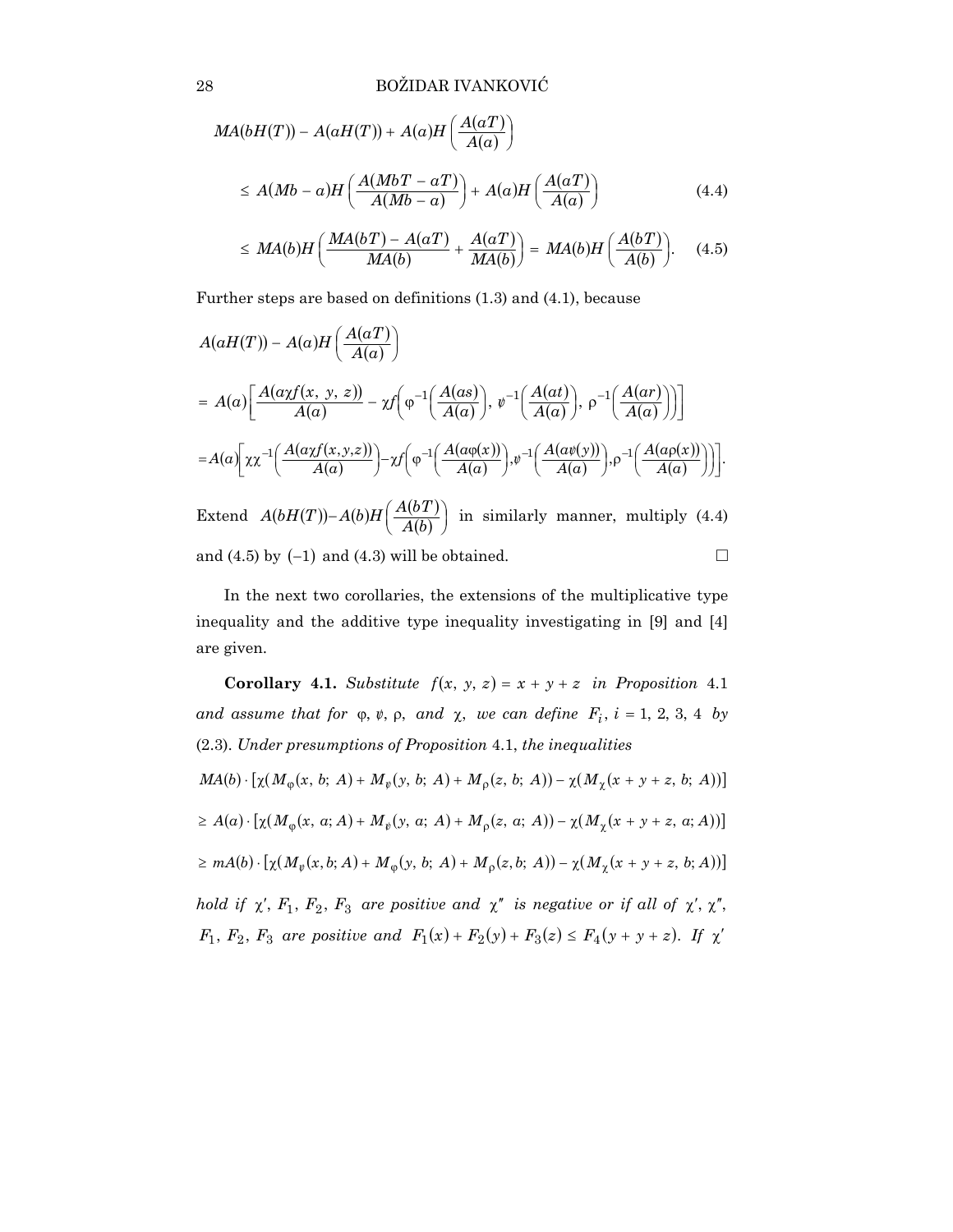*is negative, then inequalities* (4.6) *hold when*  $\chi''$ ,  $F_1$ ,  $F_2$ ,  $F_3$  are negative *or when*  $\chi''$  *is positive,*  $F_1$ ,  $F_2$ ,  $F_3$  *are negative and*  $F_1(x) + F_2(y) + F_3(z)$  $\geq F_4(y + y + z).$ 

*The inequalities* (4.6) *are opposite if*  $\chi'$ ,  $\chi''$  *are positive and*  $F_1$ ,  $F_2$ , *F*<sub>3</sub> *are negative or if*  $\chi'$  *is positive, all of*  $\chi''$ , *F*<sub>1</sub>, *F*<sub>2</sub>, *F*<sub>3</sub> *are negative and*  $F_1(x) + F_2(y) + F_3(z) \geq F_4(x + y + z)$ . If  $\chi'$  is negative, then inequalities *in* (4.6) *are opposite when*  $\chi''$ ,  $F_1$ ,  $F_2$ ,  $F_3$  *are positive or when*  $\chi''$  *is negative*,  $F_1, F_2, F_3$  *are positive and*  $F_1(x) + F_2(y) + F_3(z) \le F_4(x + y + z)$ .

**Proof.** For inequalities (4.6), check the conditions (2.6), (2.7), and (2.8). For the opposite inequalities, take all conditions to be greater than zero.  $\Box$ 

**Corollary 4.2.** *Substitute*  $f(x, y, z) = x \cdot y \cdot z$  *in Proposition* 4.1 *and assume that functions x*, *y*, *z are positive*. *Presume that for* ϕ, *v*′, ρ *and*  $\chi$  *the functions*  $D_i$ ,  $i = 1, 2, 3, 4$  *are definable by* (2.10). *Under the conditions of Proposition* 4.1, *the inequalities*

 $MA(b) \cdot [\chi(M_{0}(x, b; A) \cdot M_{v}(y, b; A) \cdot M_{0}(z, b; A)) - \chi(M_{v}(x \cdot y \cdot z, b; A))]$ 

 $\geq A(a) \cdot \left[ \chi(M_{\mathfrak{g}}(x, a; A) \cdot M_{\mathfrak{g}}(y, a; A) \cdot M_{\mathfrak{g}}(z, a; A)) - \chi(M_{\gamma}(x \cdot y \cdot z, a; A)) \right]$ 

 $\geq mA(b) \cdot \left[ \chi(M_{\phi}(x, b; A) \cdot M_{\psi}(y, b; A) \cdot M_{\phi}(z, b; A)) - \chi(M_{\gamma}(x \cdot y \cdot z, b; A)) \right]$ *hold if*  $\chi'$ ,  $D_1$ ,  $D_2$ ,  $D_3$  are positive and  $D_4$  *is negative or if all of*  $\chi'$ ,  $D_1$ ,  $D_2$ ,  $D_3$ ,  $D_4$  are positive and  $D_1(x) + D_2(y) + D_3(z) \le D_4(xyz)$ . If  $\chi'$  *is negative, then inequalities* (4.6) *hold when*  $D_1$ ,  $D_2$ ,  $D_3$  *are negative and*  $D_4$  *is positive or when all*  $D_1$ ,  $D_2$ ,  $D_3$ ,  $D_4$  *are negative and*  $D_1(x)$  +  $D_2(y) + D_3(z) \ge D_4(xyz)$ .

*The inequalities* (4.6) *are opposite if*  $\chi'$ ,  $D_4$  *are positive and*  $D_1$ ,  $D_2$ ,  $D_3$  are negative or if  $\chi'$  is positive, all of  $D_1$ ,  $D_2$ ,  $D_3$ ,  $D_4$  are *negative and*  $D_1(x) + D_2(y) + D_3(z) \ge D_4(xyz)$ . If  $\chi'$  is negative, then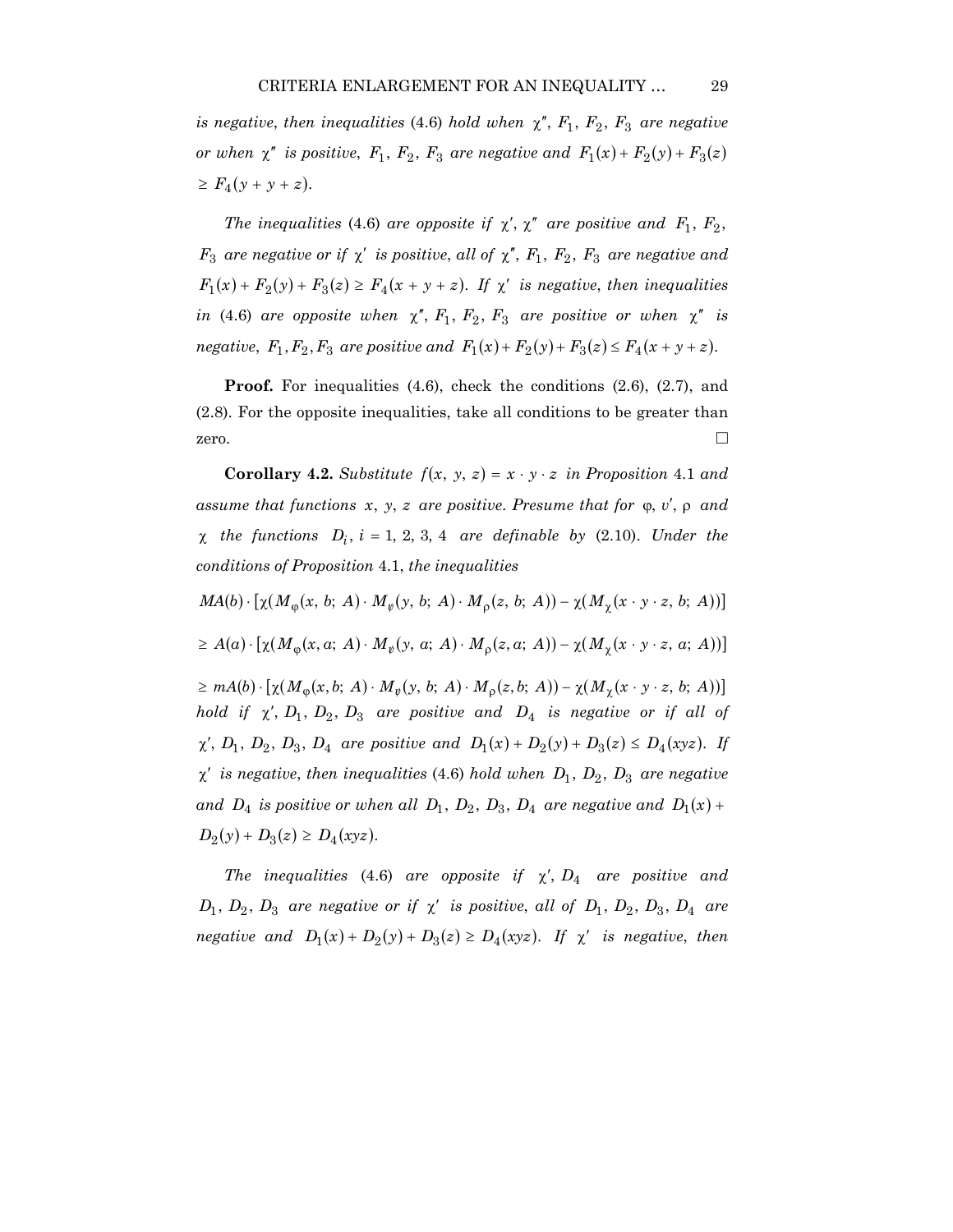*inequalities in* (4.6) *are opposite when*  $D_1$ ,  $D_2$ ,  $D_3$  *are positive and*  $D_4$  *is negative or when all*  $D_1$ ,  $D_2$ ,  $D_3$ ,  $D_4$  *are positive and*  $D_1(x) + D_2(y) + D_3(y)$  $D_3(z) \le D_4(xyz)$ .

Proof. Analogue to the proof of Corollary 4.1, but the conditions  $(2.12), (2.13),$  and  $(2.14)$  are examined now.

## **5. Examples and Discussions**

The results of Corollaries 4.1 and 4.2 are applied on concrete quasiarithmetic means. In the next example, the potential means  $[\mu] (x, a; A) = \left( \frac{A(ax^{\mu})}{A(a)} \right)$ µ  $\overline{\phantom{a}}$ J  $\backslash$  $\overline{\phantom{a}}$ ∖  $[\mu]$  $(x, a; A) = \left( \frac{A(ax^{\mu})}{A(x)} \right)$ 1  $M^{[\mu]}(x, a; A) = \left(\frac{A(ax^{\mu})}{A(a)}\right)^{\mu}$  are considered in multiplicative case.

**Example 5.1.** Assume that  $a, b, M, m, A$  are as in Proposition 4.1. For positive real functions  $x, y, z \in \mathcal{L}$ , the inequalities

$$
M\left\{ A(b) \cdot \left[ \left( \frac{A(bx^{\mu})}{A(b)} \right)^{\frac{1}{\mu}} \cdot \left( \frac{A(by^{\nu})}{A(b)} \right)^{\frac{1}{\nu}} \cdot \left( \frac{A(bz^{\eta})}{A(b)} \right)^{\frac{1}{\eta}} \right] - A(b \cdot (xyz)^{\lambda}) \right\}
$$
  
\n
$$
\geq A(a) \cdot \left[ \left( \frac{A(ax^{\mu})}{A(a)} \right)^{\frac{1}{\mu}} \cdot \left( \frac{A(ay^{\nu})}{A(a)} \right)^{\frac{1}{\nu}} \cdot \left( \frac{A(az^{\eta})}{A(a)} \right)^{\frac{1}{\eta}} \right] - A(a \cdot (xyz)^{\lambda}) \quad (5.1)
$$
  
\n
$$
\geq m \left\{ A(b) \cdot \left[ \left( \frac{A(bx^{\mu})}{A(b)} \right)^{\frac{1}{\mu}} \cdot \left( \frac{A(by^{\nu})}{A(b)} \right)^{\frac{1}{\nu}} \cdot \left( \frac{A(bz^{\eta})}{A(b)} \right)^{\frac{1}{\eta}} \right] - A(b \cdot (xyz)^{\lambda}) \right\} \geq 0,
$$

hold in the following cases:

(i) If 
$$
\mu
$$
,  $\nu$ ,  $\eta$ ,  $\lambda > 0$  and  $\frac{1}{\lambda} \ge \frac{1}{\mu} + \frac{1}{\nu} + \frac{1}{\eta}$ .  
\n(ii) When  $\mu$ ,  $\nu$ ,  $\eta$ ,  $\lambda < 0$  and  $\frac{1}{\lambda} \le \frac{1}{\mu} + \frac{1}{\nu} + \frac{1}{\eta}$ .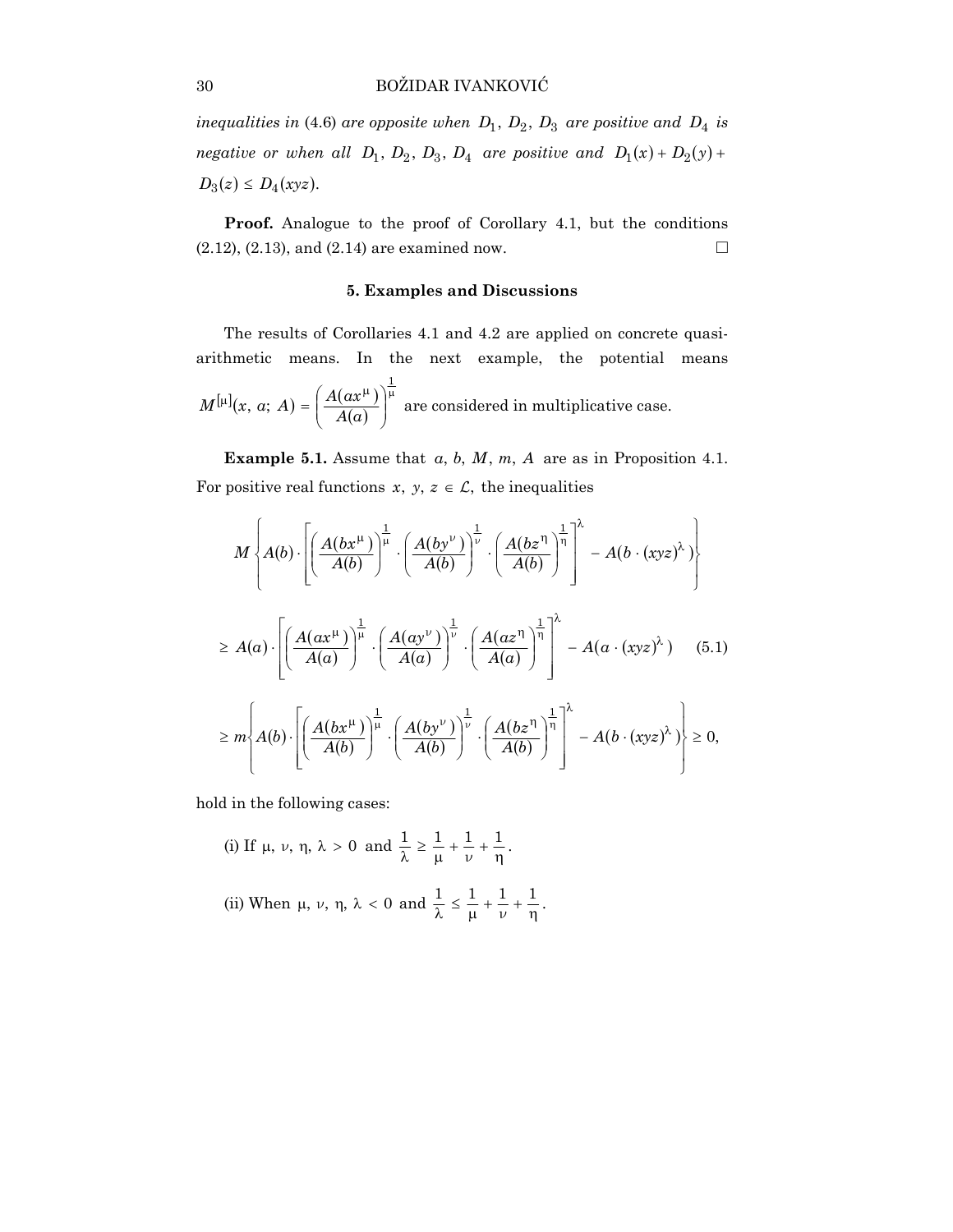The inequalities (5.1) are opposite in the following cases:

(iii) If 
$$
\lambda < 0 < \mu, \nu, \eta
$$
.

(iv) When  $\mu$ ,  $\nu$ ,  $\eta$  < 0 <  $\lambda$ .

**Proof.** The conditions are following directly from Corollary 4.2, after

considering that for the function  $H(s, t, r) = | s^{\mu} t^{\nu} r^{\eta} |$ ,  $1 \perp \sqrt{2}$  $\overline{\phantom{a}}$ J  $\lambda$  $\overline{\phantom{a}}$  $\overline{\mathcal{L}}$  $H(s, t, r) = \left(s^{\frac{1}{\mu}} t^{\frac{1}{\nu}} r^{\frac{1}{\eta}}\right)^{r}$ , we have

$$
D_1 = \frac{1}{\mu}, D_2 = \frac{1}{\nu}, D_3 = \frac{1}{\eta}, D_4 = \frac{1}{\lambda}, \text{ and } \chi'(xyz) = \lambda(xyz)^{\lambda - 1}. \text{ Checking the conditions (2.12), (2.13), and (2.14), we obtain that H is concave in (i), (ii) or (iii). Changing conditions (2.12) and (2.14) into greater than zero,
$$

we obtain that *H* is convex when (iii) or (iv) appear.  $\Box$ 

Similar example is constructed for additive case in the next example.

**Example 5.2.** Assume that *a*, *b*, *M*, *m*, *A* are as in Proposition 4.1. For positive real functions  $x, y, z \in \mathcal{L}$ , the inequalities

$$
M\left\{A(b)\cdot\left[\left(\frac{A(bx^{\mu})}{A(b)}\right)^{\frac{1}{\mu}}+\left(\frac{A(by^{\nu})}{A(b)}\right)^{\frac{1}{\nu}}+\left(\frac{A(bz^{\eta})}{A(b)}\right)^{\frac{1}{\eta}}\right]^{2}-A(b\cdot(x+y+z)^{\lambda})\right\}
$$
  

$$
\geq A(a)\cdot\left[\left(\frac{A(ax^{\mu})}{A(a)}\right)^{\frac{1}{\mu}}+\left(\frac{A(ay^{\nu})}{A(a)}\right)^{\frac{1}{\nu}}+\left(\frac{A(az^{\eta})}{A(a)}\right)^{\frac{1}{\eta}}\right]^{2}-A(a\cdot(x+y+z)^{\lambda})
$$
(5.2)

$$
\geq m \left\{ A(b) \cdot \left[ \left( \frac{A(bx^{\mu})}{A(b)} \right)^{\frac{1}{\mu}} + \left( \frac{A(by^{\nu})}{A(b)} \right)^{\frac{1}{\nu}} + \left( \frac{A(bz^{\eta})}{A(b)} \right)^{\frac{1}{\eta}} \right]^{\lambda} - A(b \cdot (x + y + z)^{\lambda}) \right\} \geq 0,
$$

hold in the following cases:

(i) If 
$$
\mu
$$
,  $\nu$ ,  $\eta > 1 > \lambda > 0$ .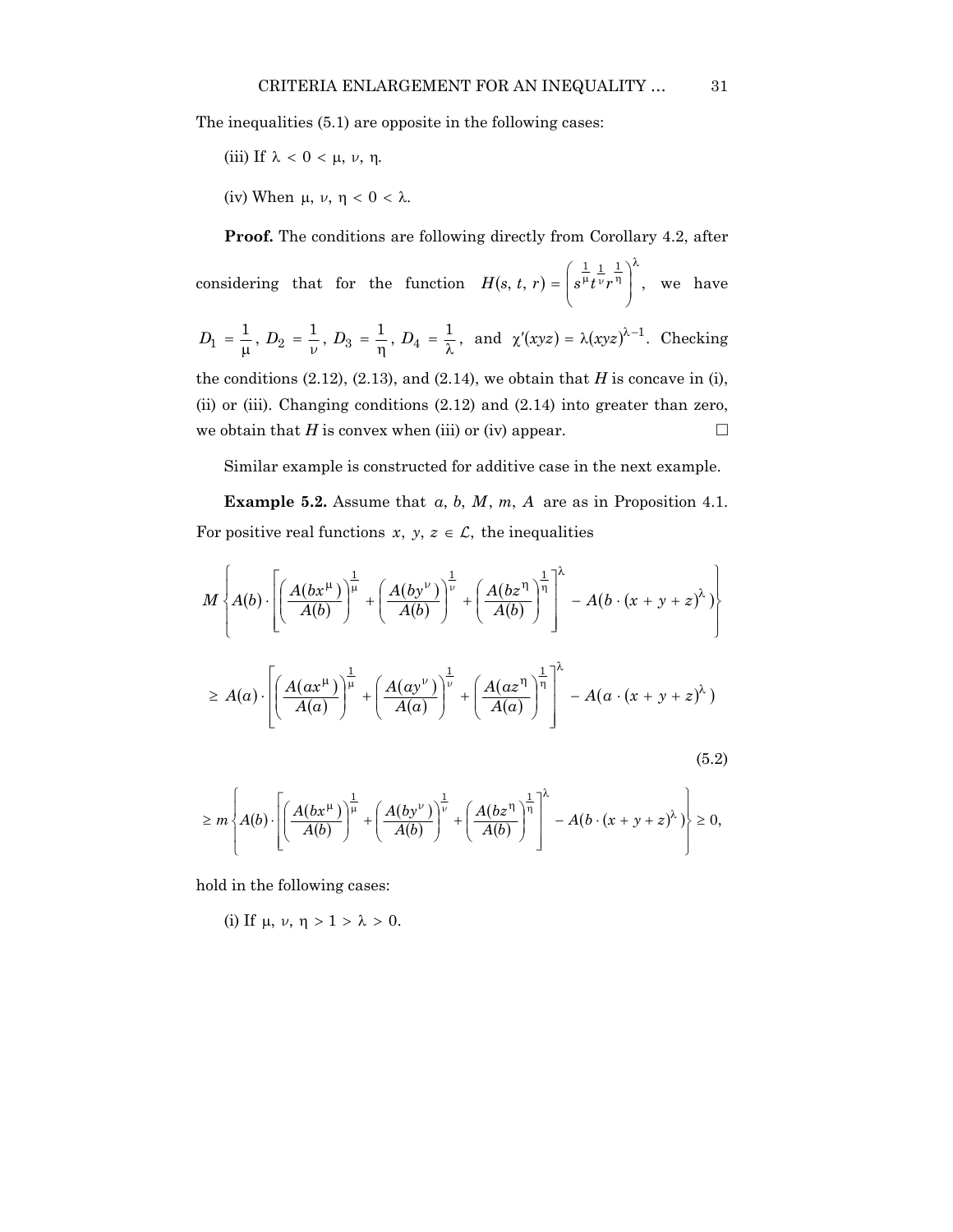(ii) When  $\mu$ ,  $\nu$ ,  $\eta$ ,  $\lambda > 1$  and  $\frac{x + y + z}{\lambda - 1} \ge \frac{x}{\mu - 1} + \frac{y}{\nu - 1} + \frac{z}{\eta - 1}$ , which

is valid when (3.2) is valid.

(iii) When  $\mu$ ,  $\nu$ ,  $\eta$  < 1,  $\lambda$  < 0 and  $\frac{x + y + z}{\lambda - 1} \le \frac{x}{\mu - 1} + \frac{y}{\nu - 1} + \frac{z}{\eta - 1}$ , ν

which is valid when (3.3) is valid.

The inequalities (5.2) are opposite in the following cases:

- (iv) If  $\lambda > 1 > \mu$ ,  $\nu$ ,  $\eta$ .
- (v) When  $\lambda$  < 0 and  $1$  < μ, ν, η.

(vi) When  $\mu$ ,  $\nu$ ,  $\eta$  < 1,  $0 < \lambda < 1$  and  $\frac{x + y + z}{\lambda - 1} \le \frac{x}{\mu - 1} + \frac{y}{\nu - 1} + \frac{z}{\eta - 1}$ , ν

which is valid when (3.3) is valid.

**Proof.** The conditions are following directly from Corollary 4.2, after

considering that for the function  $H(s, t, r) = |s^{\mu} + t^{\nu} + r^{\eta}|$ ,  $\frac{1}{1}$   $\frac{1}{\lambda}$  $\overline{\phantom{a}}$ J Ì  $\overline{\phantom{a}}$  $\overline{\mathcal{L}}$  $H(s, t, r) = \left(s^{\frac{1}{\mu}} + t^{\frac{1}{\nu}} + r^{\frac{1}{\eta}}\right)^{\kappa}$ , we have  $F_1 = \frac{x}{\mu - 1}, F_2 = \frac{y}{\nu - 1}, F_3 = \frac{z}{\eta - 1}, F_4 = \frac{x + y + z}{\lambda - 1}, \text{ and } \chi'(x + y + z) =$  $\lambda(x + y + z)^{\lambda - 1}$ . Checking the conditions (2.6), (2.7), and (2.8), we obtain

that  $H$  is concave in (i), (ii) or (iii). Changing conditions  $(2.6)$  and  $(2.8)$ into greater than zero, we obtain that  $H$  is convex when (iv), (v) or (vi) appears.  $\Box$ 

**Example 5.3.** Let *a*, *b*, *A*, *M*, *m* be defined as in Corollary 4.1. Let assume that *x*, *y*,  $z \in L$  such that the next inequalities

$$
M\left\{A(b)\cdot\cos\left[Arc\cos\frac{A(b\cdot\cos x)}{A(b)}+Arc\cos\frac{A(b\cdot\cos y)}{A(b)}\right.\right.\\
\left. + Arc\cos\frac{A(b\cdot\cos z)}{A(b)}\right]-A(b\cos(x+y+z))\right\}
$$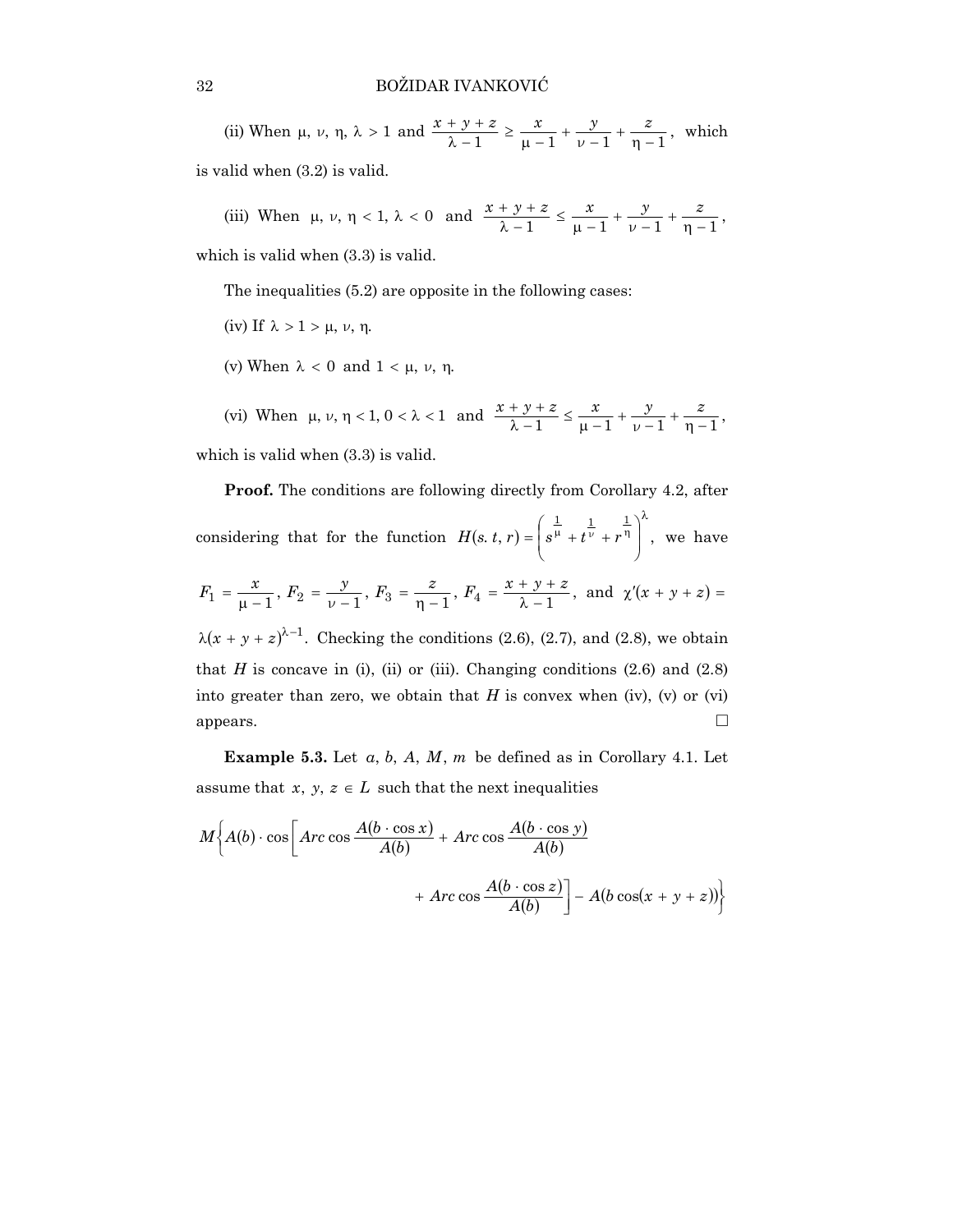$$
\leq A(a) \cdot \cos \left[ Arc \cos \frac{A(a \cdot \cos x)}{A(a)} + Arc \cos \frac{A(a \cdot \cos y)}{A(a)} + Arc \cos \frac{A(a \cdot \cos z)}{A(a)} \right]
$$

 $-A(a\cos(x+y+z))$ 

$$
\leq m \bigg\{ A(b) \cdot \cos \bigg[ Arc \cos \frac{A(b \cdot \cos x)}{A(b)} + Arc \cos \frac{A(b \cdot \cos y)}{A(b)} + Arc \cos \frac{A(b \cdot \cos z)}{A(b)} \bigg] - A(b \cos(x + y + z)) \bigg\}
$$

holds if for all  $\omega \in \Omega$ ,  $0 < x(\omega)$ ,  $y(\omega)$ ,  $z(\omega) < \frac{\pi}{6}$ . If  $0 > x(\omega)$ ,  $y(\omega)$ ,  $z(\omega) >$ 

 $-\frac{\pi}{6}$  for all  $\omega \in \Omega$ , then the inequalities are reversed.

**Proof.** For the functions  $\chi(x) = \varphi(x) = \psi(x) = \rho(x) = \cos x$ , we can apply Corollary 4.1 in the case that  $\chi' \chi''$  is negative,  $F_1$ ,  $F_2$ ,  $F_3$  are positive and  $F_1(x) + F_2(y) + F_3(z) < F_4(x + y + z)$ . Namely,  $\chi'(x + y + z)$  $x = -\sin(x + y + z) < 0$  and  $\chi''(x + y + z) = -\cos(x + y + z) < 0$ , because 0 < *x* + *y* + *z* <  $\frac{\pi}{2}$ . Furthermore,  $F_1(x) = F_2(x) = F_3(x) = \tan x > 0$  and  $\tan x + \tan y + \tan z \le \tan(x + y + z)$  for  $0 < x, y, z < \frac{\pi}{6}$ . So the inequalities are true. The proof of the opposite is analogue and it is left to a reader.  $\Box$ 

In the next remarks, we notice that well-known inequalities are the border cases of the examples given above. The terms *a*, *b*, *A*, *M*, *m* are defined as in Corollary 4.1.

**Remark 5.1.** Assume that  $f(x, y, z) = x + y + z$  and  $\chi(x) = \varphi(x) = x + y + z$  $\psi(x) = \rho(x) = x^{\mu}$  in (1.2). Then  $H(s, t, r) = (s^{\mu} + t^{\mu} + r^{\mu})^{\mu}$ *H*(*s*. *t*, *r*) =  $(s^{\mu} + t^{\mu} + r^{\mu})^{\mu}$  in (1.3).

If  $0 < \mu < 1$ , then Example 5.2 implies the Minkowski type inequalities for positive functions  $x, y, z \in L$ :

$$
MA(b) \cdot \left[ \{ M^{[\mu]}(x+y+z, b; A) \}^{\mu} - (M^{[\mu]}(x, b; A) + M^{[\mu]}(y, b; A) + M^{[\mu]}(z, b; A)^{\mu} \right]
$$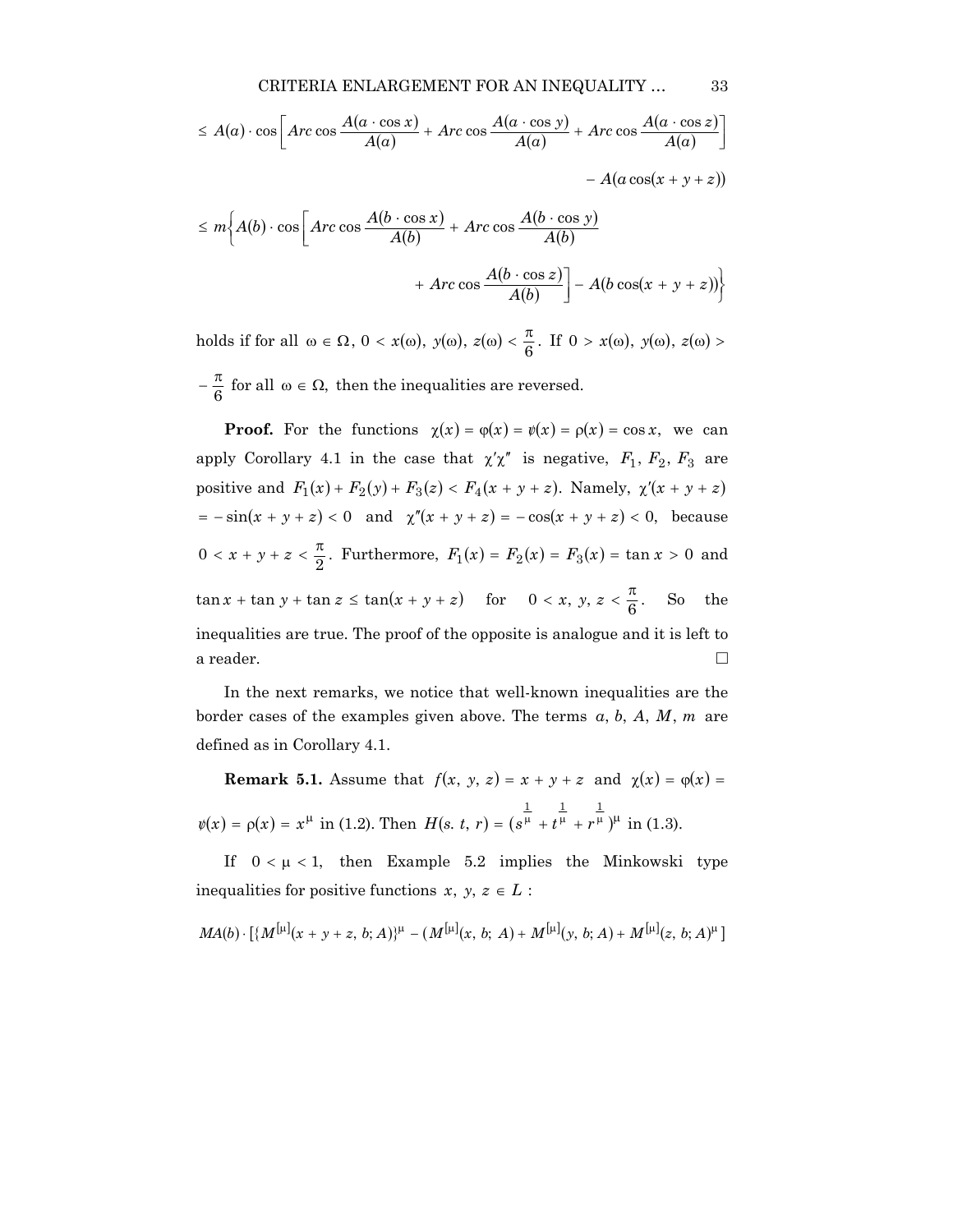$\geq A(a) \cdot \left[ \{ M^{[\mu]}(x+y+z,a;A) \}^{\mu} - (M^{[\mu]}(x,a;A) + M^{[\mu]}(y,a;A) + M^{[\mu]}(z,a;A)^{\mu} \right]$  $\geq mA(b) \cdot [\{M^{[\mu]}(x+y+z,b;A)\}^{\mu} - (M^{[\mu]}(x, b; A) + M^{[\mu]}(y, b; A) + M^{[\mu]}(z, b; A)^{\mu}].$ If  $\mu > 1$  or if  $\mu < 0$ , then the inequalities are reversed.

**Remark 5.2.** Assume that  $f(x, y, z) = xyz$ ,  $\chi(x) = x$  and  $\varphi(x) = x^{\mu}$ ,  $\psi(y) = y^{\nu}, \rho(z) = z^{\eta}.$  Then  $H(s, t, r) = (s^{\frac{1}{\mu}} \cdot t^{\frac{1}{\nu}} \cdot r^{\frac{1}{\eta}})$  $H(s,t,r) = (s^{\mu} \cdot t^{\nu} \cdot r^{\eta})$  in (1.3). If  $\mu, \nu, \eta > 0$ and  $\frac{1}{\mu} + \frac{1}{\nu} + \frac{1}{\eta} = 1$ , then Example 5.1 implies Hölder type of inequalities for positive functions  $x, y, z \in L$ :

$$
MA(b) \cdot [M^{[1]}(xyz, b; A) - M^{[\mu]}(x, b; A) \cdot M^{[\nu]}(y, b; A) \cdot M^{[\nu]}(z, b; A)]
$$
  
\n
$$
\leq A(a) \cdot [M^{[1]}(xyz, a; A) - M^{[\mu]}(x, a; A) \cdot M^{[\nu]}(y, a; A) \cdot M^{[\nu]}(z, a; A)]
$$
  
\n
$$
\leq mA(b) \cdot [M^{[1]}(xyz, b; A) - M^{[\mu]}(x, b; A) \cdot M^{[\nu]}(y, b; A) \cdot M^{[\nu]}(z, b; A)].
$$

If  $\mu$ ,  $\nu$ ,  $\eta$  < 0, then the inequalities are reversed.

Theorems 2.1, 2.2, Proposition 4.1, and Example 5.1 are the refinements of Theorems 4.1 and 4.31 and Corollaries 4.33 and 4.34, respectively, from [1].

#### **References**

- [1] J. E. Pečarić, F. Proschan and Y. L. Tong, Convex Functions, Partial Orderings, and Statistical Applications, Academic Press, Inc., 1992.
- [2] V. Culjak, B. Ivankovic and J. E. Pečarić, On some inequalities of Jensen-McShane's type on rectangle and applications, Croatian Academy of Art and Science (Rad Hrvatske akademije znanosti i umjetnosti) 503 Book (Knjiga) LI. Mathematical Sciences (Matematicke Znanosti) (2009), 87-106.
- [3] S. S. Dragomir, Bounds for the normalised Jensen functional, Bulletin of Australian Mathematical Society 74 (2006), 471-478.
- [4] V. Culjak, B. Ivankovic and J. E. Pečarić, On Jensen-McShane's inequality, Periodica Mathematica Hungarica 58(2) (2009), 139-154.